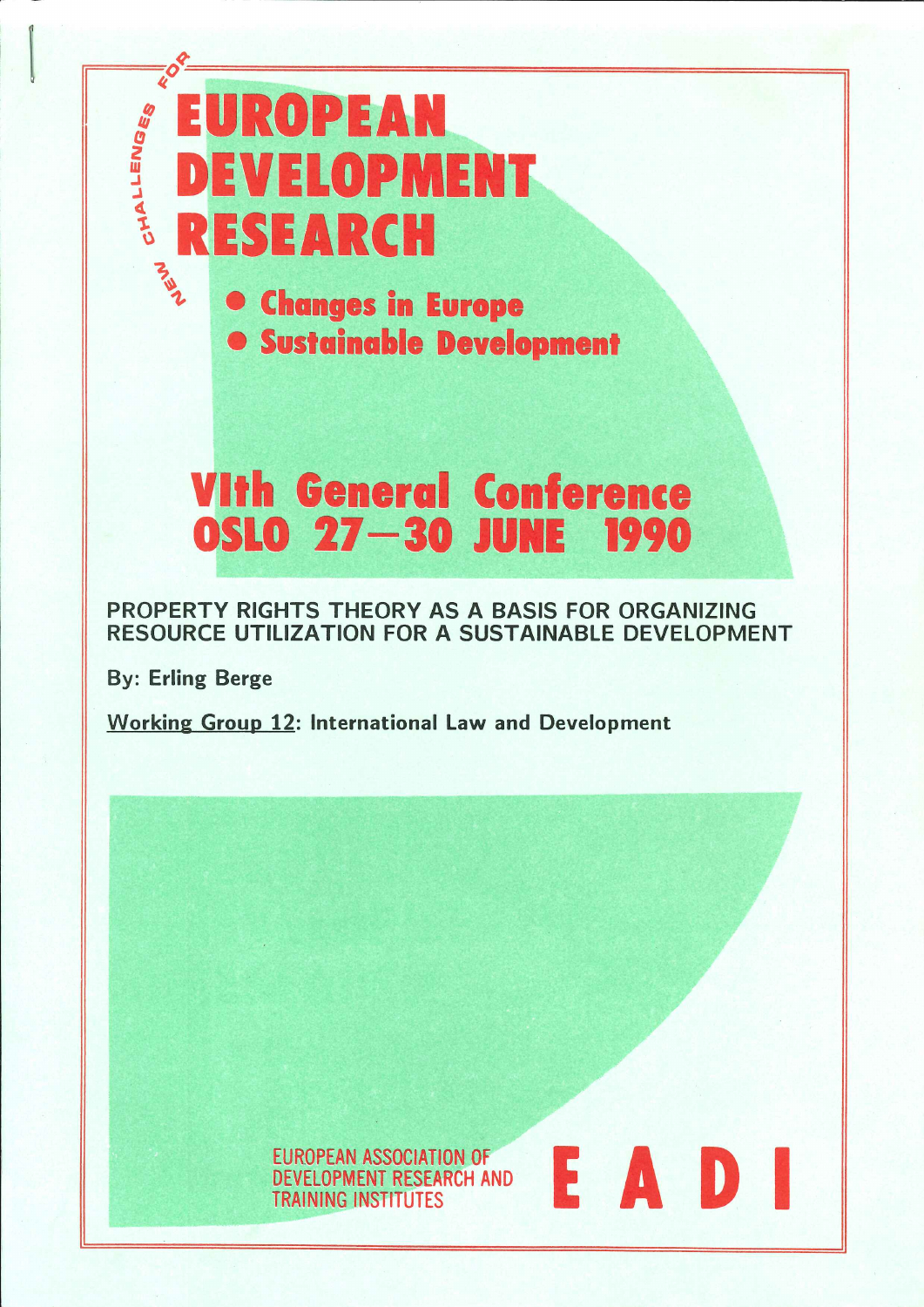European Association of Development Research and Training Institutes, 6th General Conference, Oslo, 27.-30. June

### **PROPERTY RIGHTS THEORY AS A BASIS FOR ORGANIZING RESOURCE UTILIZATION FOR A SUSTAINABLE DEVELOPMENT**

by

Erling Berge, research associate, Institute of Applied Social Research

Address of correspondence: Erling Berge, Institute of Applied Social Research, Munthesgt. 31, 0260 OSLO 2, NORWAY telephone: 47-2-554510 fax: 47-2-431385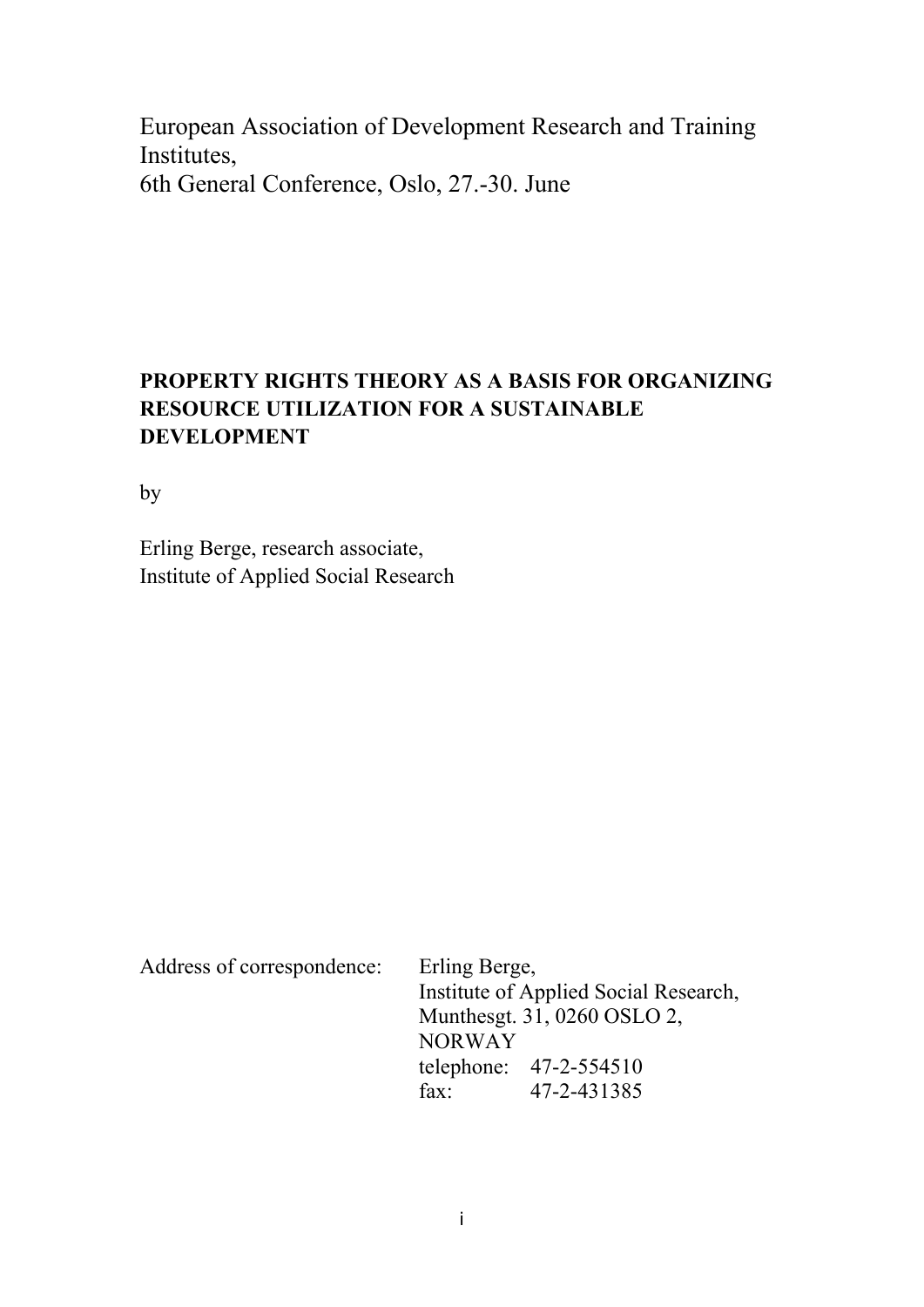# **PROPERTY RIGHTS THEORY AS A BASIS FOR ORGANIZING RESOURCE UTILIZATION FOR A SUSTAINABLE DEVELOPMENT**

by

Erling Berge, Institute of Applied Social Research

#### **Abstract**

The paper presents some central concepts from property rights theory: the game of chicken and the tragedy of the commons, the game of "holdout" in joint ventures, the role of transaction costs and externalities in judging macro consequences of the micro-organization of activities. These concepts are first introduced through a stylized example of the utilization of a common property resource. They are then discussed in a more theoretical perspective, before they are used to derive some conclusions about the role of the state in furthering development. It is suggested that the state, as a minimum, have to be able to provide 1) an initial minimum bundle of entitlements for each citizen, 2) security of investment, and 3) fairness of exchanges.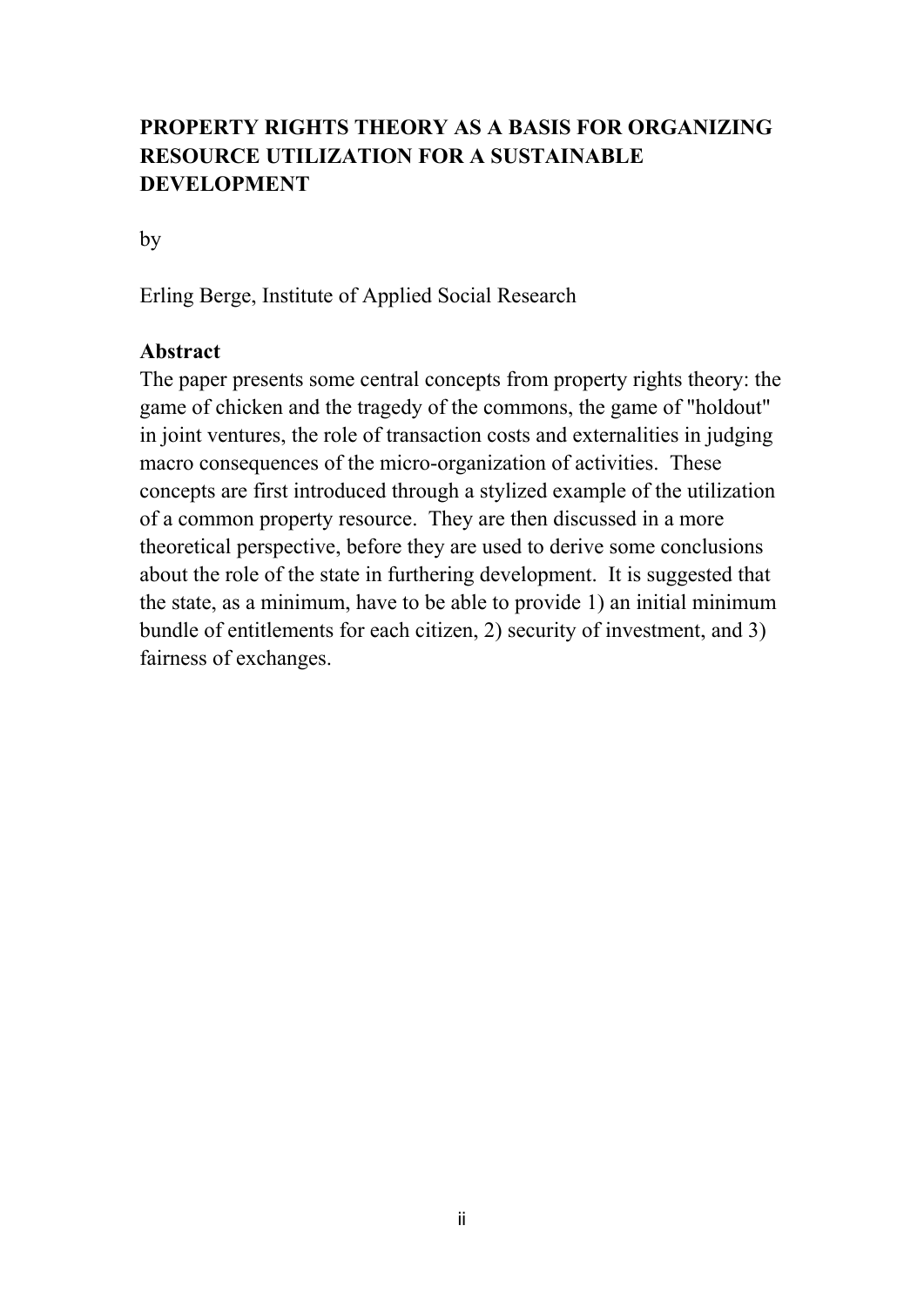### **FIRST DRAFT PROPERTY RIGHTS THEORY AS A BASIS FOR ORGANIZING RESOURCE UTILIZATION FOR A SUSTAINABLE DEVELOPMENT**

by

Erling Berge, Institute of Applied Social Research

#### **Introduction**

In a broad interpretation sustainable development may be taken to refer to the total societal resource base and its organization. The utilization of both renewable and depletable resources has to be accounted for in a perspective where the goal is that the provision of freedom and welfare for the members of the society has to be sustainable. The narrow interpretation is to look only at the development of a renewable resource<sup>i</sup>. The two interpretations of resource utilization for sustainable development are, however, not independent. The broader, being the more difficult task, presupposes that the problems set by the more narrow interpretation are solved. The problems of organizing resource utilization for a sustainable development will therefore be approached by looking into the problems of managing renewable resources.

In a discussion of the problems involved in the degradation of common property resources, Blaikie and Brookfield (1987, pp. 188-196) notes that the "tragedy of the commons" (Hardin 1968) is not an inevitable law, but that it is set in motion "because of the breakdown of particular institutions of land management" (p. 196). They also note that often the state is involved in this breakdown by trying to enforce new rules for utilizing the common property resource without consideration of the old rules. The interaction of old and new rules produce unintended consequences leading to an unsustainable utilization of the common property.

This raises the question of what role the state ought to have in regard of common property resources as well as how to perform this role<sup>ii</sup>.

Despite the differences of the liberal and Marxist interpretation of the role of the state in development, they both agree on its decisive importance.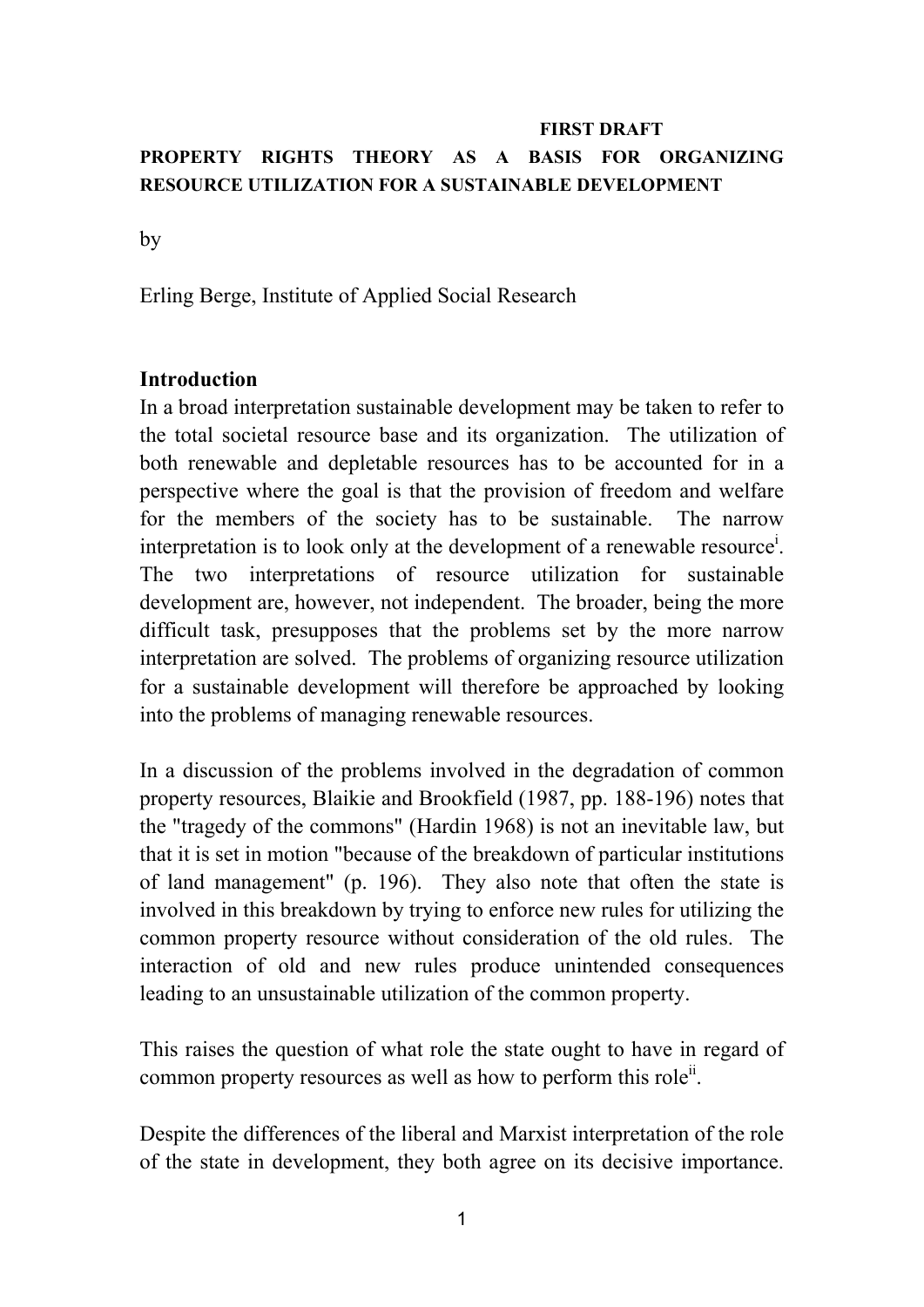The state seems to have a both omnipresent and self-evident position development. It is supposed to allocate economic resources, Marshall military protection, supply manpower training, and foster national pride to achieve the concerted effort needed to improve the life of its citizens. The proper conceptualization of the state, however, will not be an issue here, neither will development theory as such be discussed.

The present paper will suggest that the state will do well to consider how the various societal processes work: that the means of development may by just as important, sometimes more important, as the goal. This is intended in a more specific and precise manner than the common presumption of democracy, western style, as the best road to development. In particular it is suggested that regulations and controls of the various processes of the society aimed at decreasing transaction costs, maximizing external economies, and minimizing external diseconomies, a task which only can be done by a state, will increase the societal surplus in such a way that not only will both citizen and state be better off with such regulations and controls than without it, but they will also be better off with this kind of activity than with the ordinary direct allocative and organizing activities often pursued to further development. Process control generates state power.

A guide to this kind of state activity can be found in what have been called a property rights perspective on institutional development. Much of the transactions of a society can be viewed as involving negotiations about, explications of, transfers of, and enforcements of property rights. The rules for this kind of activity as well as the restrictions on how property rights can be defined and distributed are a significant part of the motivations and actions of every citizen and shape the aggregate outcome of their actions more powerfully than any kind of direct regulation of their activities.

In the present paper a property rights perspective on institutional development will be presented and used to discuss some of the problems involved in the management of land use.

#### **Property rights and resource utilization: A stylized example**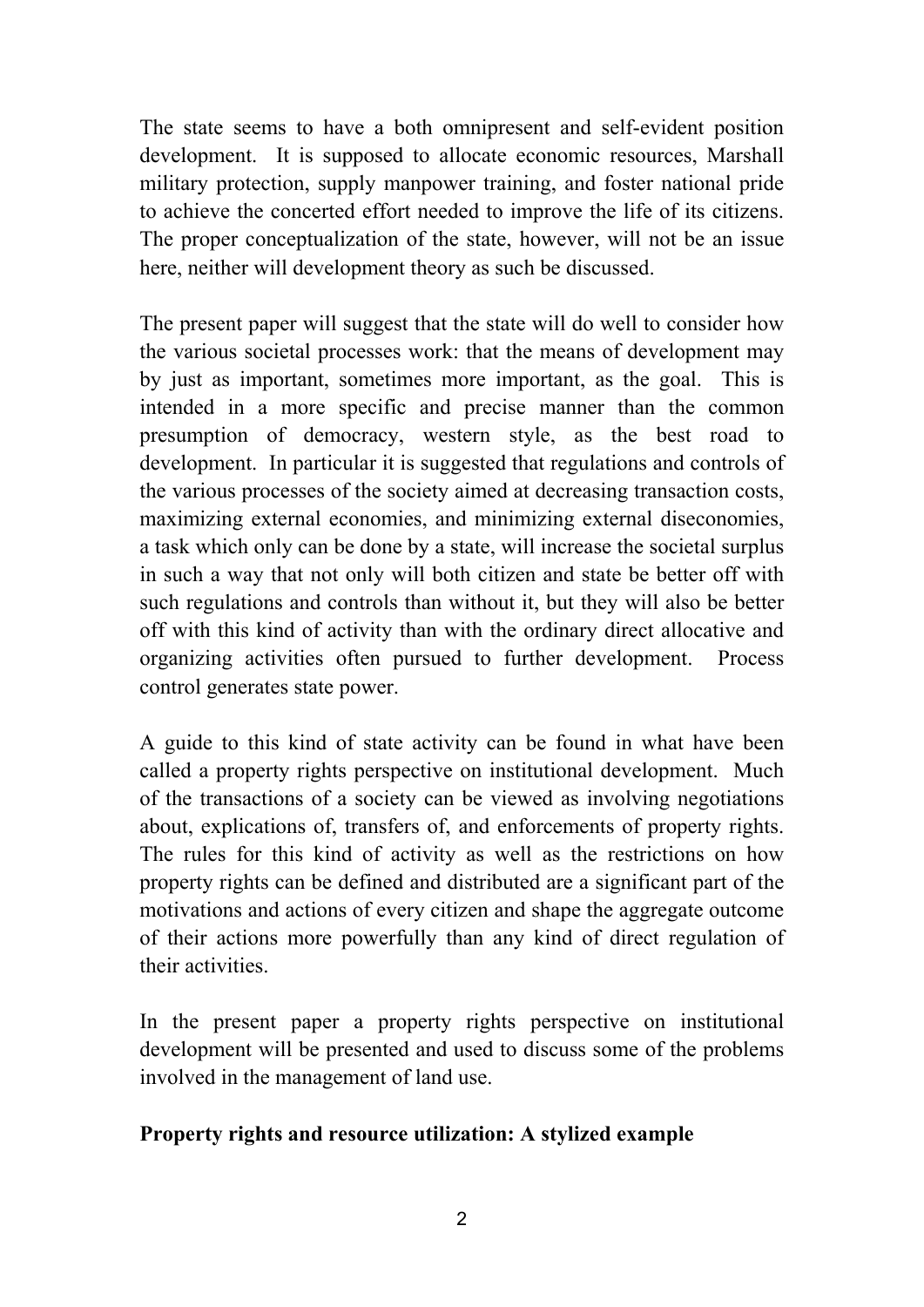Before we go on to present a property rights perspective on development, we shall present a stylized illustration of how variations in property rights institutions may affect resource utilization. The example is stylized because it assumes no population pressure, no history (or cultural practices) in the situation and no outside forces interested in the outcomes of the decisions of the participating actors.

#### **The tragedy of the commons**

Suppose a clearly delimited tract of land is owned in common by two tribes of cattle owners. There is no one who can force either of them to limit the number of cattle. To do that both of them have to agree. From old on feuds and and diseases have kept the number of cattle about constant. For both of them the herds have been fluctuating about 4000.

But times are changing. Development aid has eradicated diseases among both people and cattle. Now the traditional competition about which is to become the more powerful tribe can unfold. The tribes start to add cattle to their herds. The development expert looks on the process in despair and tells the tribes they have to reduce the number of cattle otherwise the cattle will starve and they will both be poorer. Now, the chief is not stupid. He can see the merit of reducing the number of cattle. But he also sees that if he reduces his herd the competitor can get away with a larger herd. If he reduces his herd and the competitor does not, he effectively concedes victory to the other. True, he will have more cattle than if he continue to contribute to the overexploitation. But the other chief will have many times more. What shall he do? Turn "chicken" and concede victory to avoid the catastrophe threatening both or go on adding cattle to his own herd hoping the other will turn "chicken"?

Most people in such situations will choose to go on adding cattle to their herds; either hoping the forecasts of ecological catastrophe are exaggerated or hoping it will take a long time. Sooner or later, however, the tragedy will be manifest. Cattle starve. Men starve. In the absence of restraints (war, disease, cultural practices), "freedom in a commons brings ruin to all" (Hardin 1968).

Table 1 The tragedy of the commons.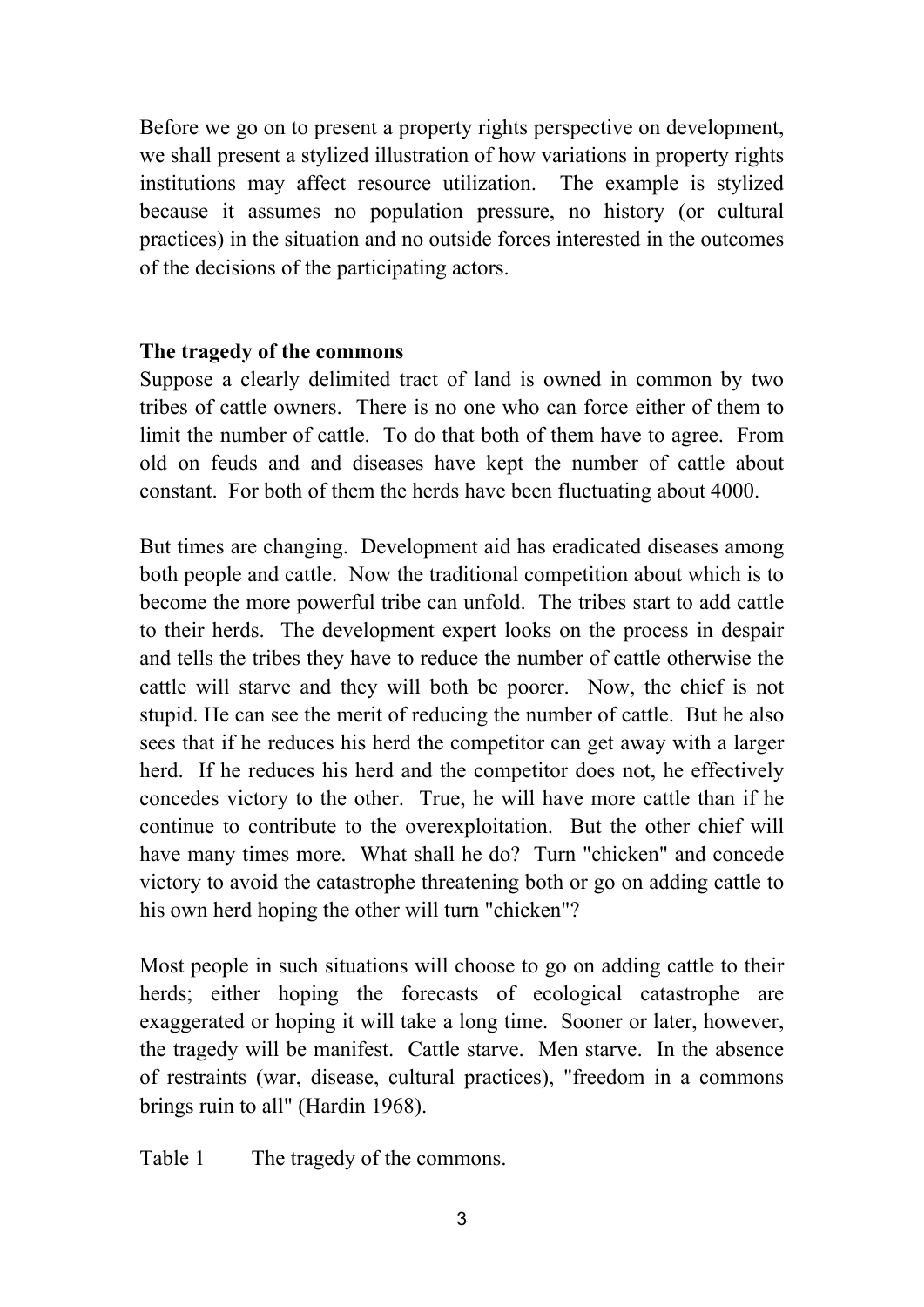#### Payoff matrix in a game of "chicken".

|                               |             | CATTLE INDED<br>MORE CATTLE |   | <b>LESS CATTLE</b> |   |
|-------------------------------|-------------|-----------------------------|---|--------------------|---|
|                               |             |                             |   |                    |   |
|                               | <b>MORE</b> |                             | 1 |                    | 2 |
| <b>CATTLE</b><br><b>TRIBE</b> |             |                             |   | 6                  |   |
| $\overline{A}$                |             |                             | 6 |                    | 4 |
|                               | <b>LESS</b> | 2                           |   | 4                  |   |
|                               |             |                             |   |                    |   |

# $CATTI$  E TDIDE B

The sensible thing to do is, of course, to do something else entirely. The two tribes should come together to negotiate an administration of the tract of land which can determine how many cattle each tribe can have and with power enough to enforce the agreement. But these activities are not costless.

#### **Transaction costs**

The costs connected with the negotiating of an agreement and the policing of its execution are called transaction costs. In particular the monitoring and policing costs may be high in long term agreements on resource management. It is a point to try to minimize these.

The point of a new institution is, however, to induce the cattle owners to stop adding cattle to their herds. This can be done by direct regulation of the number. This requires however comparable controls: counts of the herds. If the herds mingle, they have to be separated first. But there is also an indirect approach to such regulation. The reason for continued growth of the herds is basically that he who adds to his herd can reap the benefit of the added cattle while he does not have to pay the full price in terms of the resources used. The price is shared by the other tribe.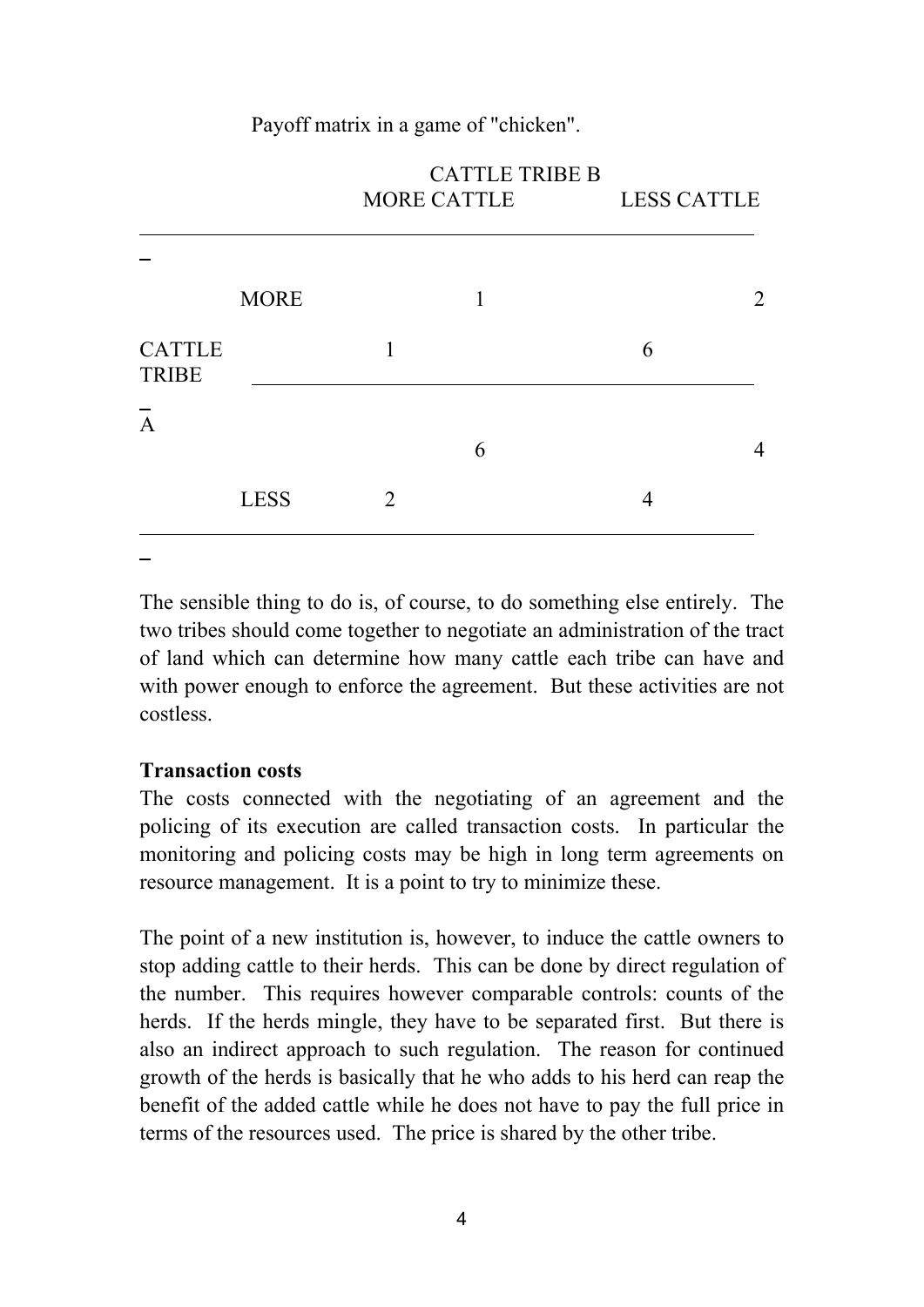#### **External (dis)economies**

"An externality is present whenever some individual's (say A's) utility or production relationships include real (that is, nonmonetary) variables, whose values are chosen by others (persons, corporations, governments) without particular attention to the effects on A's welfare." (Baumol and Oates 1988, p. 17).

The chief who decides to add cattle to his herd affects negatively the grazing possibilities of the other tribe as well as his own. The action represents an external diseconomy for the other tribe.

An alternative to direct regulation of the number of cattle is to concentrate on "internalizing" the externality. If there is any way of securing that the cost of adding cattle to the herd will affect only the tribe which adds the cattle, one might hope that they, in enlightened selfinterest, would choose to limit the number of cattle without needing the apparatus involved in direct regulation.

For the case discussed above introduction of boundaries would be one such solution. If both land and water and any other valuable resource in the area can be equitably divided by a boundary, a fence maintained by the two tribes would seem to provide the lowest transaction costs providing the incentives for an ecologically sound resource management.

### **Complications: the free rider and the game of holdout**

Two tribes in a clearly delimited area is of course the simplest possible situation one can imagine. In any real life situations there will be more actors involved and the area will not be very precisely delimited.

If an area is truly common property for those who use it, any kind of institutional change will require unanimous support of the involved actors. In this situation one often will find some actor more or less openly playing the game of holdout. The more profitable the institutional change is seen to be, the more likely it is that someone will find it to their advantage to play difficult to secure an advantage to themselves. The one holding out on the agreement to execute the change will, by being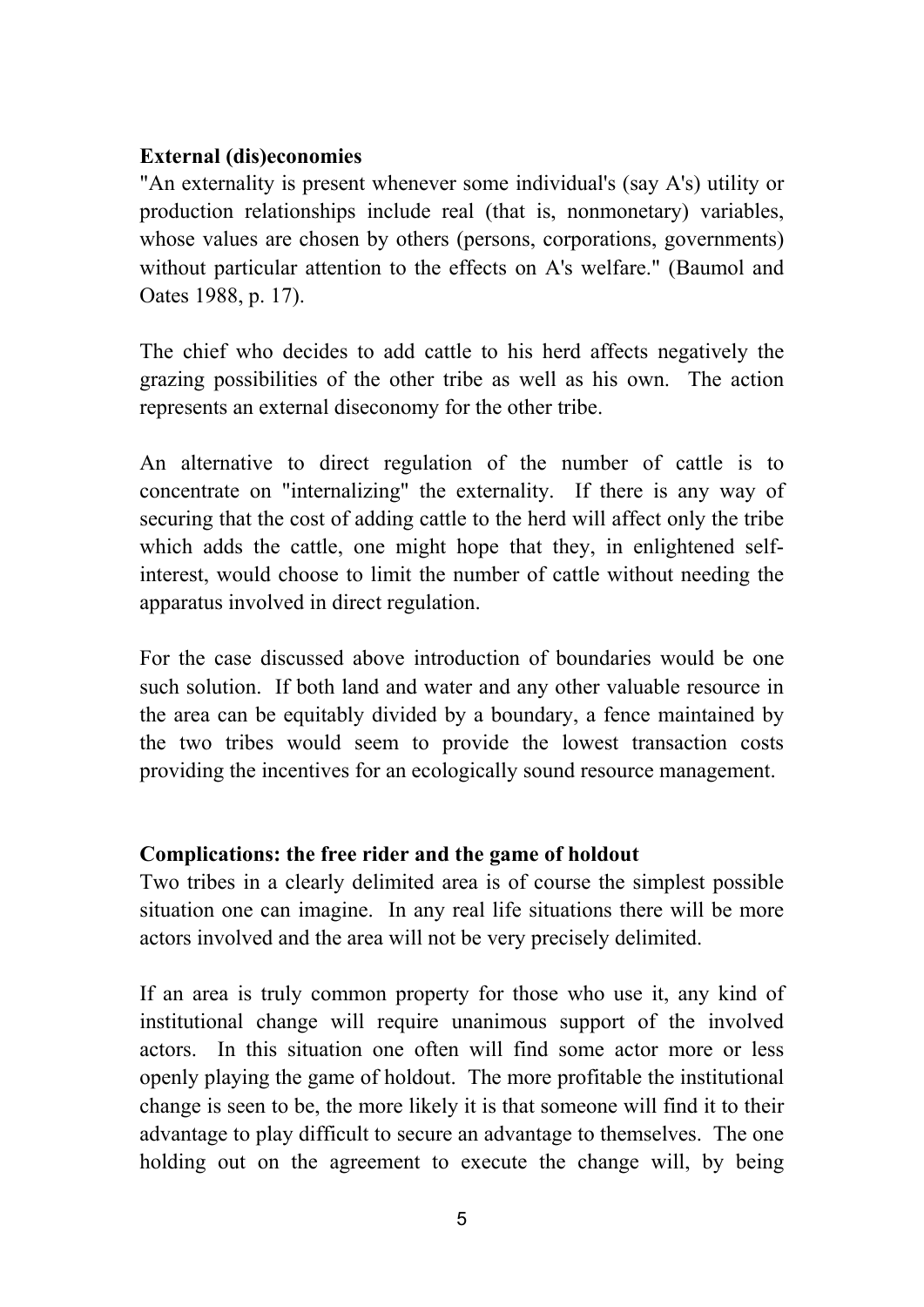difficult, often be able to secure for himself a larger than fair share of the profit of the change, and at least put the venture in jeopardy of not being executed.

If one of the advantages of the holdout is to be exempted partly or wholly from the costs involved in the institutional change, he is also a free rider. Free-riding can however also occur in situations without institutional change. If some actor is able to avoid paying or contributing to the activities necessary to keep up an institutional structure, the actor is called a free rider and the contributions of all others wanting to maintain the institution must be increased.

If for example a village has been keeping the grazing land as common property, with direct regulations of the number of cattle for each member of the society and a police force to monitor the compliance to the regulations. For various reasons many of the villagers have fallen on hard times and the village council votes to exempt them from paying their taxes. The taxes for the rest increase, of course. Somehow times does not improve, or the image of reality in the council deciding on the issue is that continued tax exemptions are necessary to further the industrial development of the village. Even more people are exempted from taxes and the few who still pay, begin to calculate what they gain by cooperating. Those who cooperate by paying the transaction costs of the institutional regulations find that the cost of providing for the free riders now exceed the gain of the regulations. If they turn egoists thay may still take out some profit before the system collapses and leaves everyone poorer. In any case, they have less left now than they will have if everyone turns egoists.

The tragedy lies in the fact that they have only a third of what they would if all were cooperating to pay the transaction costs.

Table 2 The tragedy of the commons. Payoff matrix in a game where free riding have turned the game of "chicken" into the game of "prisoner".

### **TYPE B INDIVIDUALS**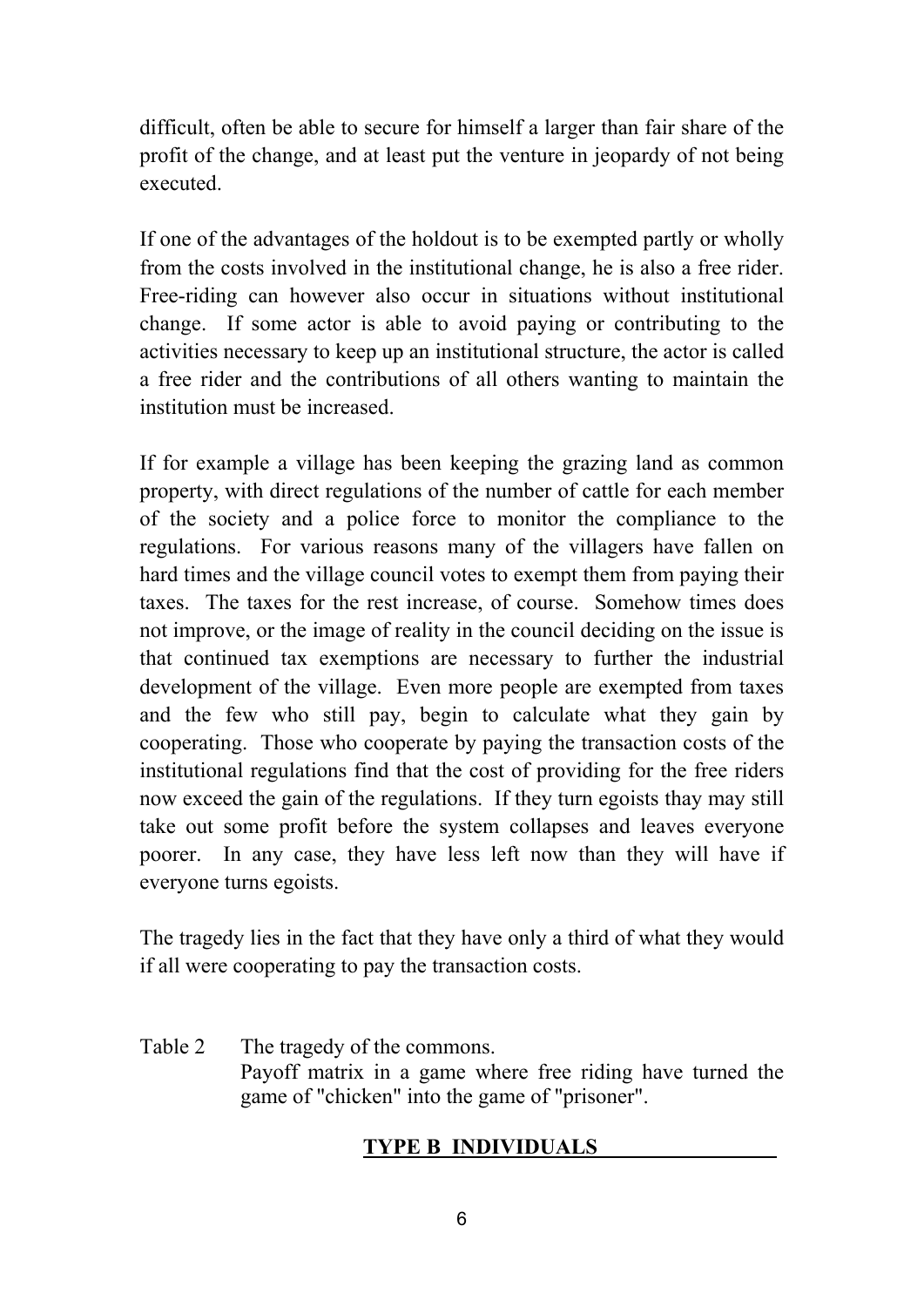**EGOISTS** 

#### **COOPERATIVISTS**

|                                                 | <b>EGOISTS</b>                    |     |   |   | 0.9 |
|-------------------------------------------------|-----------------------------------|-----|---|---|-----|
| <b>TYPE A</b><br><b>INDIV-</b><br><b>IDUALS</b> |                                   |     |   |   |     |
|                                                 |                                   |     | 6 |   |     |
|                                                 | <b>COOPERA-</b><br><b>TIVISTS</b> | 0.9 |   | 3 |     |

 $\mathcal{L}_\mathcal{L} = \mathcal{L}_\mathcal{L} = \mathcal{L}_\mathcal{L} = \mathcal{L}_\mathcal{L} = \mathcal{L}_\mathcal{L} = \mathcal{L}_\mathcal{L} = \mathcal{L}_\mathcal{L} = \mathcal{L}_\mathcal{L} = \mathcal{L}_\mathcal{L} = \mathcal{L}_\mathcal{L} = \mathcal{L}_\mathcal{L} = \mathcal{L}_\mathcal{L} = \mathcal{L}_\mathcal{L} = \mathcal{L}_\mathcal{L} = \mathcal{L}_\mathcal{L} = \mathcal{L}_\mathcal{L} = \mathcal{L}_\mathcal{L}$ 

#### **Preliminary discussion**

The preceding brief and stylized discussion suggests two important conclusions:

1) The introduction of properly defined property rights, in particular private property rights, can encourage ecologically sustainable resource management.

2) It is necessary to consider carefully how the costs of maintaining an institutional arrangement are distributed.

However, ecologically sustainable resource management does not follow automatically from the introduction of private property rights. particular, the interests of the owners of property have to be long-term. This raises the question of how to assure the "owners" that it is in their interest to take the long-term view. One way to do it might be to convince people that if they exploit the resources for a maximum short term gain, they have to suffer the consequences. The penalty of not taking the long-term view must be starvation or, at the very least, loss of property.

But if society is unwilling to contemplate consequences like starvation and poverty, if the state on humanitarian grounds finds that it must bail out those coming to suffer the consequences of unsustainable resource management, then the ecological argument for the private property rights disappear and direct intervention should have been preferred even though the transaction costs are considerably higher.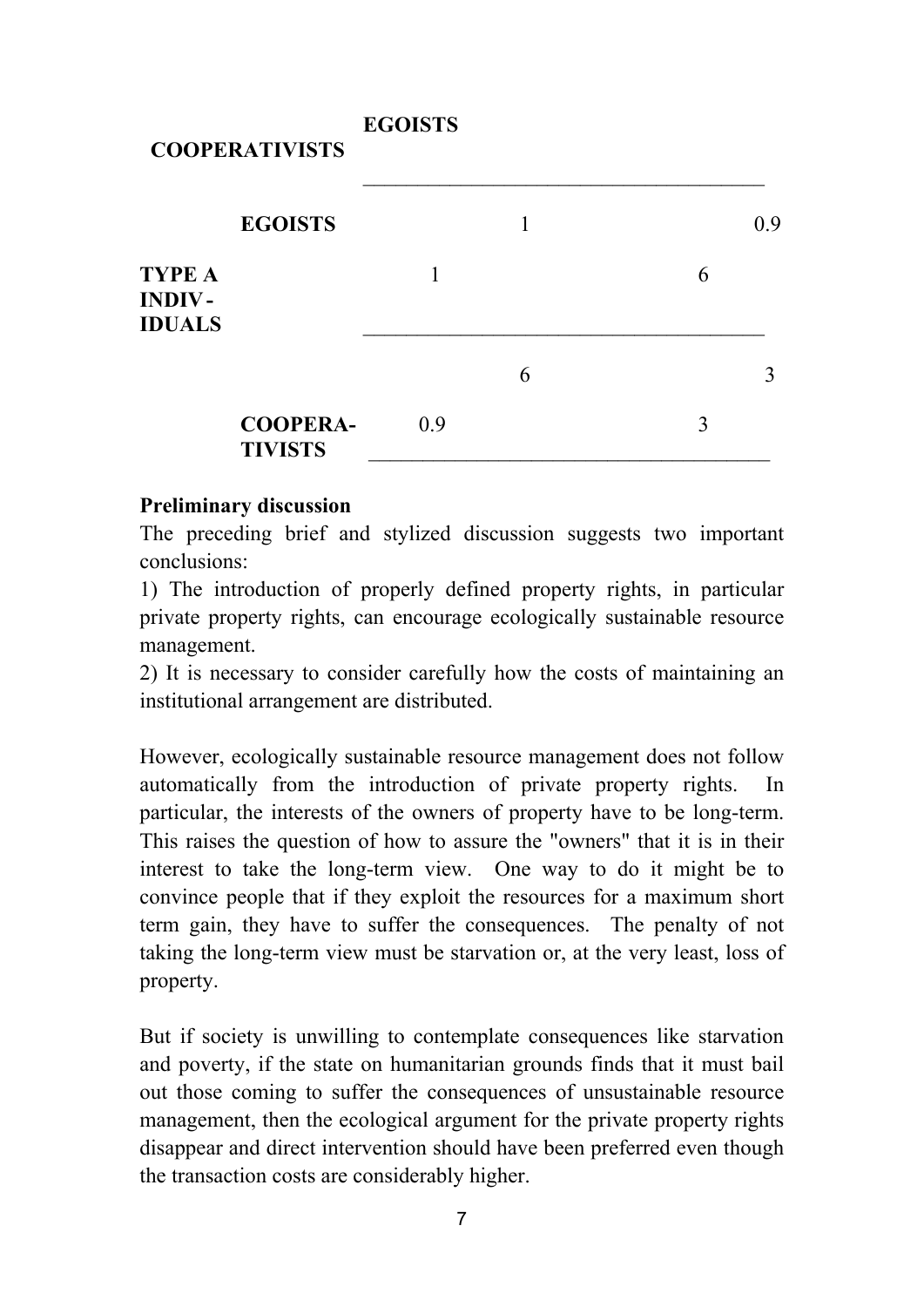Direct regulation of resources has, however, their own peril, also in a democracy. Direct regulation in a democratic decision making system has so far not shown much ability pursuing a consistent long-term policy. The hazard of buying votes and short term peace from the various interest groups, is always threatening to develop into something similar to the situation described above, where an increasing number of loyal supporters begin to question the equity of the system and their own interest in contributing to it.

The preliminary discussion has introduced property rights as one institutional variable affecting the resource utilization. It has also pointed out that welfare considerations should enter into the definition of the property rights. Before we continue the discussion of the problems of achieving a sustainable development we must look closer at what is meant by a property rights system.

### **A property right is a relation**

A property rights system can, short and imprecise, be defined as an institution determining who shall get which benefits from which resources. According to Godelier (1984) "the concept of property may be applied to any tangible or intangible reality", and rules of property rights will "always assume the form of normative rules, prescribing certain forms of conduct and proscribing others under pain of repression and sanctions" ( p. 76). But he also warns that "Property only really exists when it is rendered effective in and through a process of concrete appropriation." (p. 81).

To say that property rights define who is going to get which benefits from which resources, does not say very much.

The nature of property rights have been spelled out by Hohfeld (1913, 1917). A property right does not in itself so much concern the "something" giving benefit as it concerns the "who". A property right can be said to define a relation between an owner and all non-owners in regard of "something".

Relations are dual in nature since they can be experienced from two perspectives. By the nature of the problem, to regulate the streams of benefits from human activities, a property relation has to be an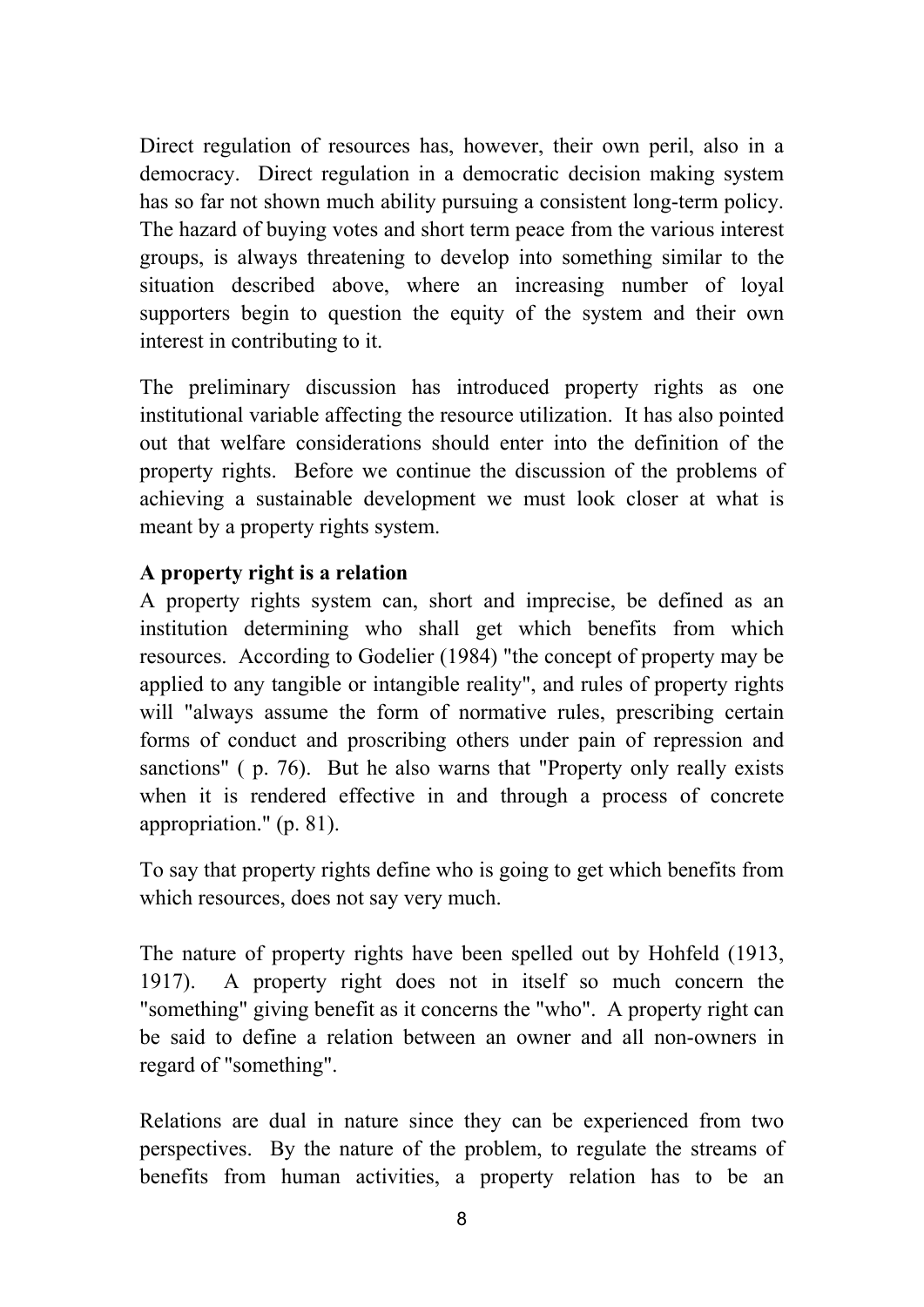asymmetrical relation. This was noted by Hohfeld who found that property rights recognized by law had a dual nature. He classified the various legally recognized property relations to fall into four pairs:

Table 3 Aspects of a property relation

#### **IF OWNERS HAVE NONOWNERS HAVE**

| Use aspects      | 1. rights     | duties     |  |
|------------------|---------------|------------|--|
|                  | 2. privileges | no rights  |  |
| Exchange aspects | 3. powers     | liabilites |  |
|                  | 4. immunities | no powers  |  |

A right is an expectation about the behaviour of the non-owners, this expectation appears to the non-owners as duties towards the owner. The privileges of the owner concern which behaviour the owner is allowed without having to consider the reactions of the non-owners. Correspondingly the non-owners have no rights (expectations about the behaviour of the owner) which can interfere with the behaviour of the owner.

The powers of the owner are the abilities to voluntarily create new legal relations with a non-owner. If an owner exercises his power to create a new legal relation with a non-owner, this new relation creates a liability for the non-owner. On the other hand, an owner has immunities against attempts from non-owners to create new legal relations. The non-owners have no powers to create new legal relations.

To this must be added that the focus of the property relation in any case is some particular benefit from some source. The expected and allowed behaviours concern this "something". The same does the possible new legal relations. It is important to note that for a relation to be a property relation, it must be enforceable. The rights, privileges, powers and immunities of the owners are one way or another protected. Those violating them do so at a real risk of suffering sanctions.

If this kind of classification is applied to the utilization of a common property resource as discussed above, the following property relations are implied:

Table 4 The property relations of a common property resource.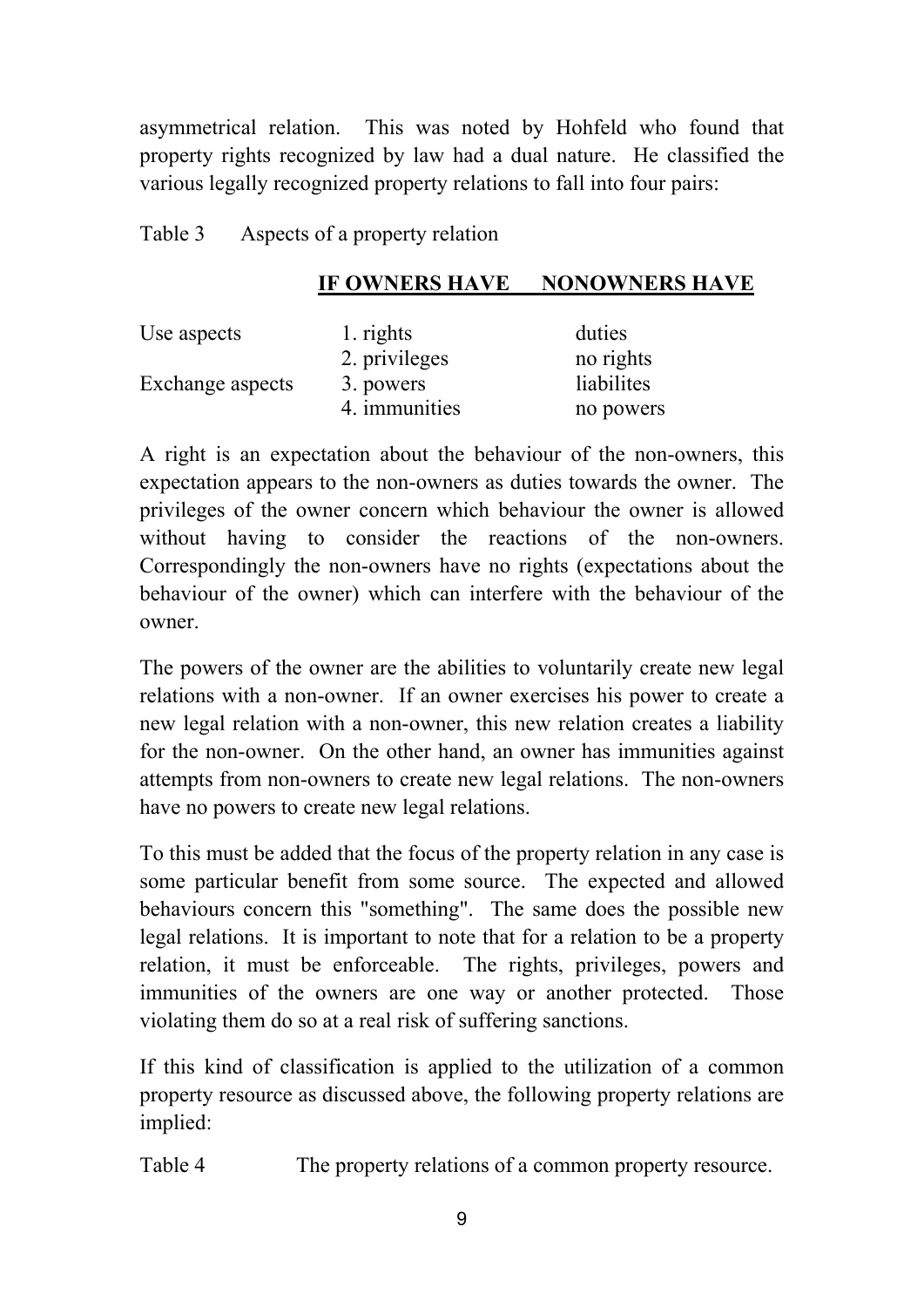|                    | <b>OWNERS</b>      | <b>NONOWNERS</b>       |
|--------------------|--------------------|------------------------|
|                    |                    |                        |
| <u>Use aspects</u> | <u>rights</u>      | duties                 |
|                    | equal rights       | not to access          |
|                    | of access to       | the resource or        |
|                    | the resource       | interfere in the       |
|                    |                    | access of the owners   |
|                    | <u>privilege</u>   | <u>no rights</u>       |
|                    | to appropriate     | to benefits from       |
|                    | any benefit of     | the resource           |
|                    | of having access   |                        |
|                    | to the resource    |                        |
| <u>Exchange</u>    | powers             | <u>liability</u>       |
| <u>aspects</u>     | equal say in       | have to accept the     |
|                    | deciding who       | decision of the owners |
|                    | shall get access   | on getting access to   |
|                    | to the resource at | the resource           |
|                    | which price        |                        |
|                    | immunities         | no powers              |
|                    | nonowners have     | to decide on access    |
|                    | no say in          | or set a price         |
|                    | deciding who       |                        |
|                    | shall have         |                        |
|                    | access or what the |                        |
|                    | price shall be     |                        |
|                    |                    |                        |

From this description, it is seen that the rights and privileges of the owners invites to a process resembling the game of chicken. To escape this the powers of the owners must be extended to include decisions on the extent to which owners can appropriate benefits from the property. A "government" of the common property is needed.

We also see that the powers of the owners invites to the game of holdout if a decision of admitting some new owner or, in general, a change of current uses, is pending. To escape this the powers of the owners must be diminished to exclude the veto-power of one individual or a minority of owners. Again, a "government" would seem to be in order.

But once a government is installed it costs has to be covered and its powers checked. Where the number of owners are few, it seldom is a problem. But in many countries all or a large part of the land is in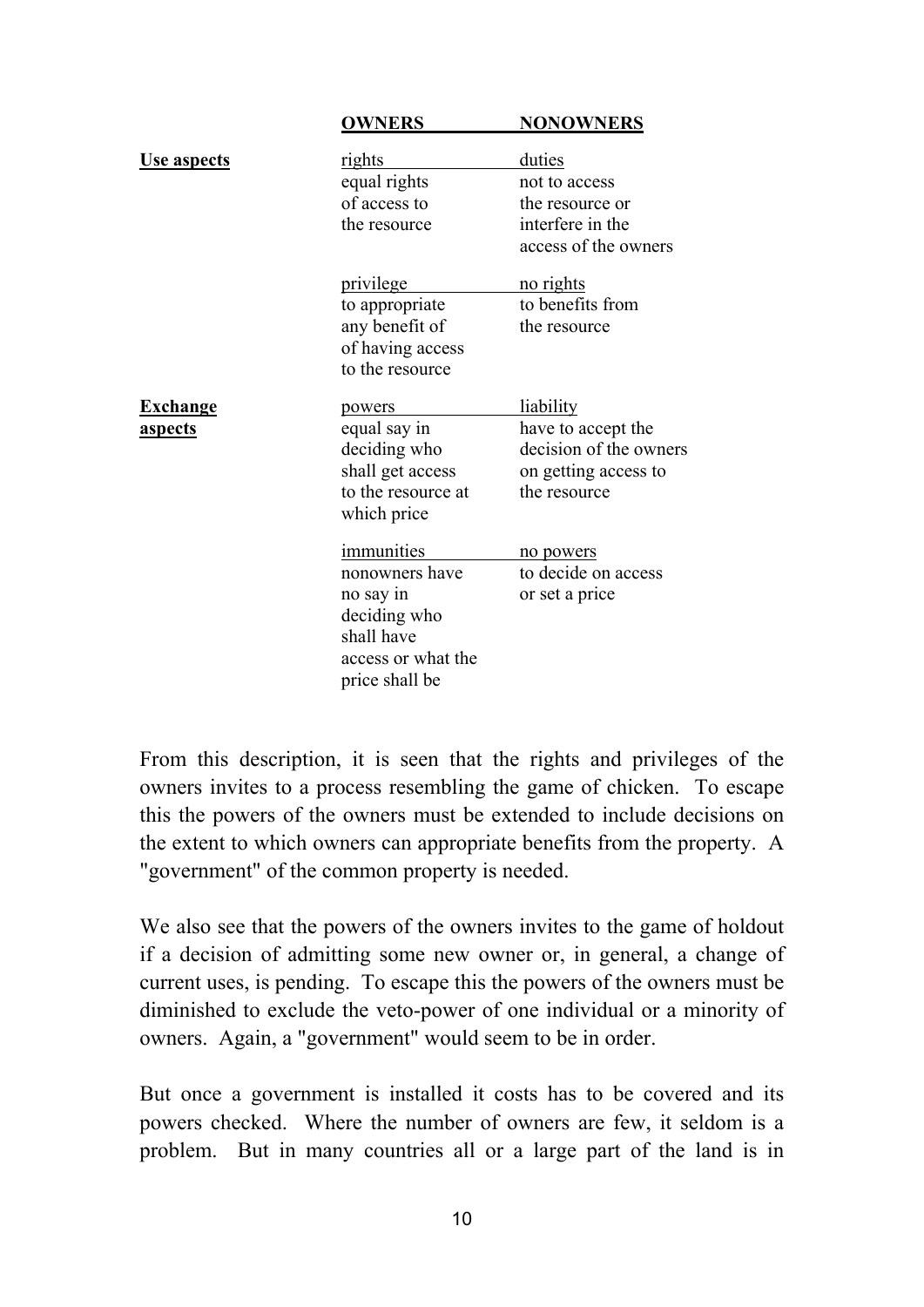principle a "common" or in state ownership. For the various types of owners, the problems of utilization of the resources are not equal.

#### **Types of owners**

For a particular stream of "benefits" from a "something", four types of ownership have been identified (adapted from Bromley 1989, p. 205):

1. Private ownership.

One particular individual is vested with the rights, privileges, powers and immunities pertaining to the possible "benefits" from a "something". These rights, privileges, powers and immunities of the owner have corresponding duties, no rights, liabilities and no powers for all others with regard to the "benefits" of this "something".

2. State ownership. One particular agency empowered to act on behalf of the state is vested with the same rights, privileges, powers and immunities as if it were a private owner. But being a "system responsible actor" a state will have to justify its property by particular rules applied in addition to the ordinary rules to justify and legitimize its property. One particular important modification involves rules of access: who can be excluded from enjoying at least some benefit from the state property<sup>iii</sup>.

### 3. Common ownership.

One particular group of individuals are co-owners. The rights, privileges, powers and immunities pertaining to the benefits belong to the group collectively. Those not member of the group is excluded from the benefits, those who are members of the group cannot be excluded<sup>iv</sup>.

### 4. No ownership<sup> $v$ </sup>.

Nobody is vested with the rights, privileges, powers and immunities of an owner. This means that any benefits of the "something" are open for appropriation for anyone willing and able.

### **Problems connected with type of ownership**

The problems noted for a resource utilized through common ownership are in reality less than indicated, in so far as the decision rules used are a result of a historical process and the traditional society is not affected by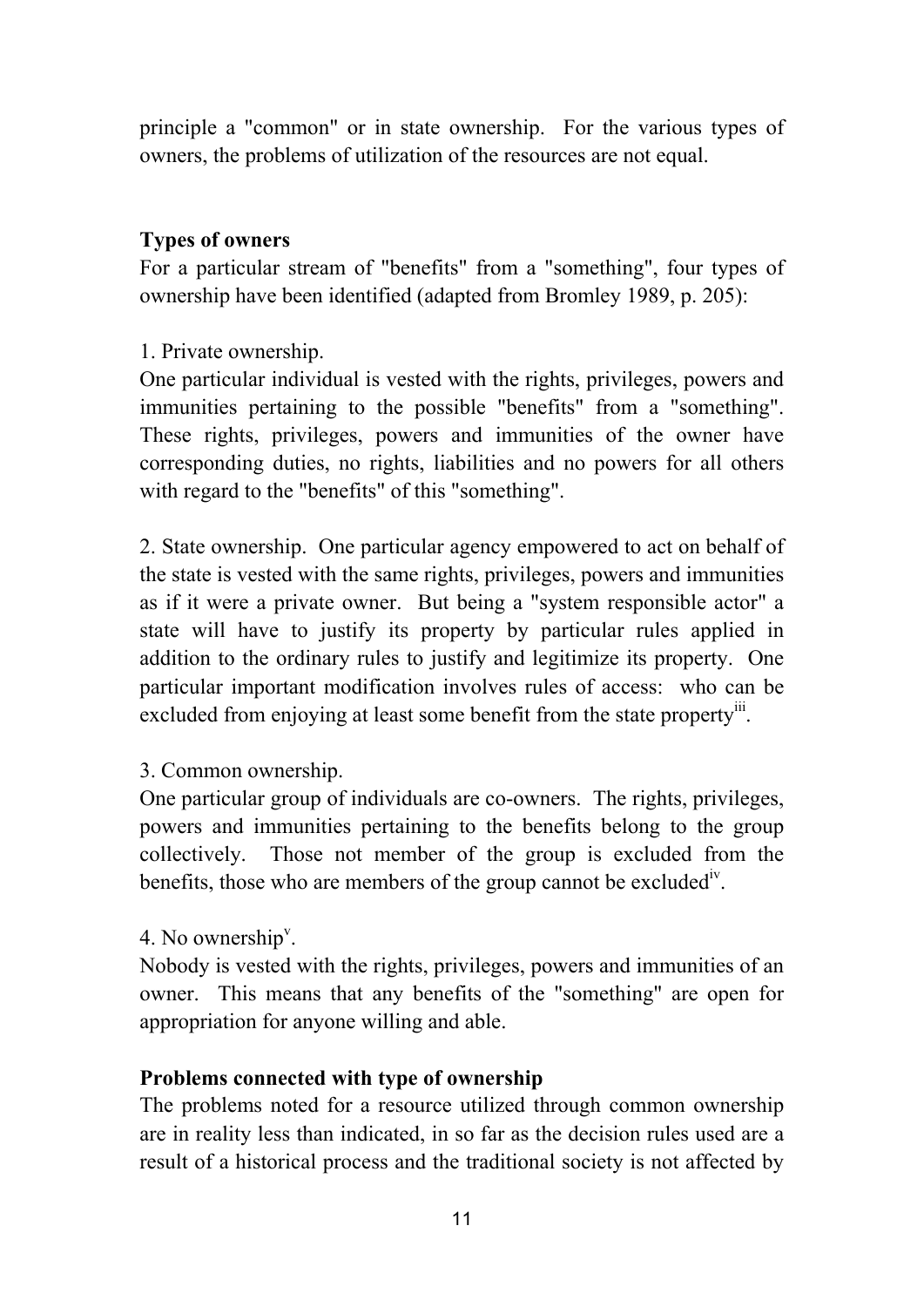major new outside forces. They are less either because the balance of forces (like traditional feuds and diseases) keeps the inherent unstabilizing societal practices in check or because traditional patterns of cooperation have been shaped to institutions circumventing the inherent irrationalities.

However, this does not hold for the true "no ownership" situations, which seem to crop up in connection with the utilization of resources with no history in the society. In cases with no ownership, the problems identified in the stylized discussion of the common property resource are relevant and intensified because of the illegality of exclusion of any actor (or citizen).

While private ownership and state ownership escape the problems noted for common ownership and no ownership, they are not without problems relating to sustainable utilization of resources. The problems of common ownership and no ownership can be said to be connected to the balancing of rate of use in relation to rate of renewal. If we can assume that private ownership implies a prohibitive penalty for not balancing the rate of use to the rate of renewal, the problems of private and state ownership can be said to be connected to unintended consequences (external diseconomies) from the use of the resource<sup>vi</sup>. The problems of these unintended consequences are twofold. First they are connected with the costs of establishing extent and origin of the consequences. Next they are connected to the problems of those actors who play the game of hold-out in the negotations to find ways and means of containing the unintended consequences. Both problems would seem to call for a control agent in relation to the various private owners<sup>vii.</sup>

#### **Perspectives on property rights in institutional change**

The works of particularly Coase (1937, 1960), Demsetz (1967), Posner (1972), and North (North and Thomas 1973, 1977) have been associated with the emergence of a property rights perspective on institutional development (Bromley 1989, p. 12)viii.

Property rights concerns the practices, rules and beliefs which determine who will get which benefits from which resources. Property rights "help man form those expectations which he can reasonably hold in his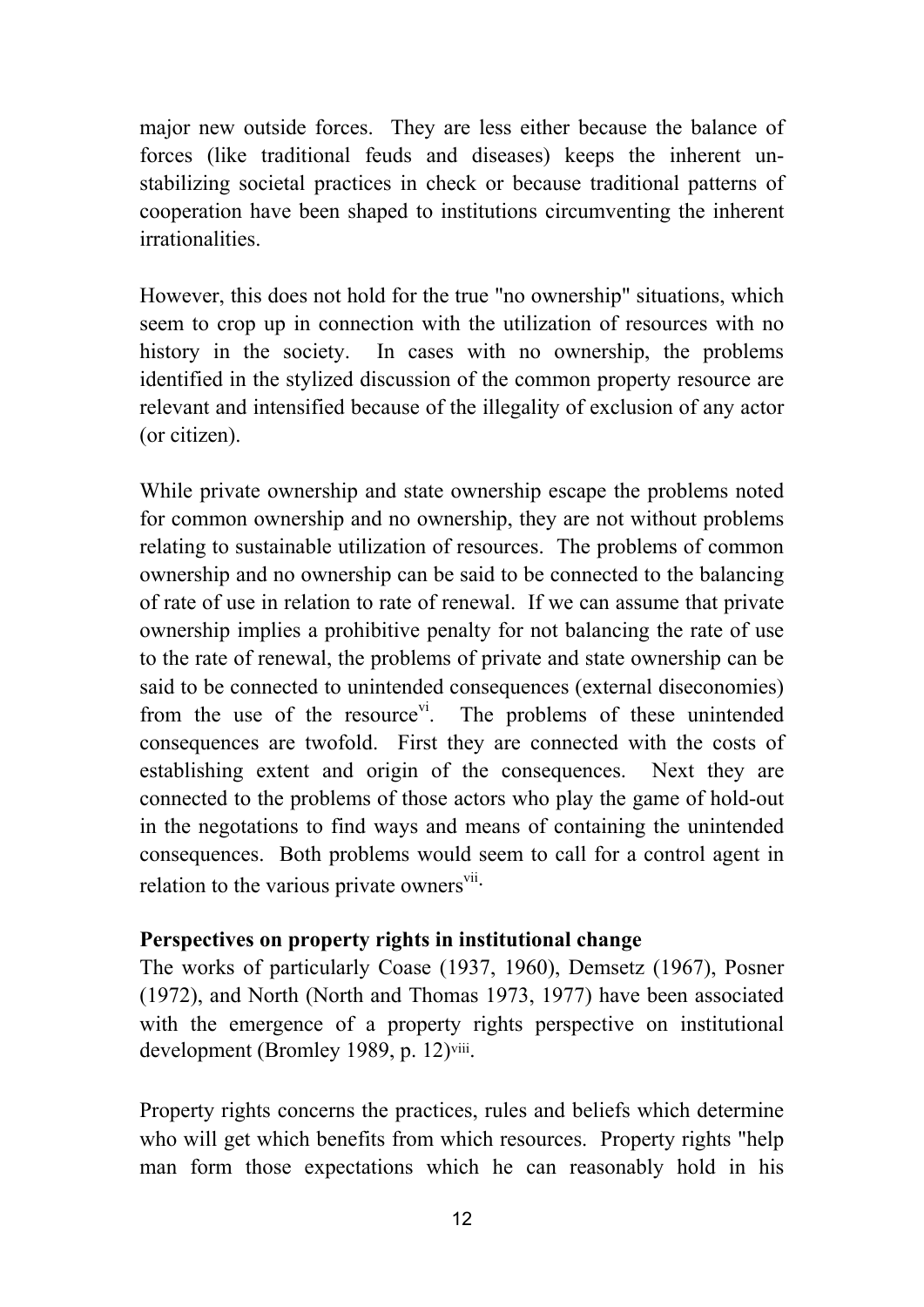dealings with others" (Demsetz 1967, p.347). This means that property rights are a central part of human interaction. Even in situations where the actual ongoing interactions have nothing to do with the distribution of benefits, one can see that the prevailing property rights affect the framework of interaction at least by defining and infusing the spacetime setting of the interaction with particular meanings.

This view of property rights means that they are a central part of all social institutions and that institutional change means changes in property rightsix.

The perspectives on property rights presented here have been developed to assess the utility of any particular property rights system in a more comprehensive societal perspective.

In economics evaluations of institutional change has focused on property rights by two approaches:

1) The transaction cost perspective on property rights points out that property rights are not costless to define, agree upon, enact, and enforce, and

2) The externalities perspective on property rights points out that social change, e.g. technological change or changes in availability of resources, will initiate activities entailing changes in property rights.

1) The transaction cost perspective.

Since property rights are about the distribution of benefits, the potential for conflict is great and the energy available for fighting over the distribution of the benefits is correspondingly large. The effort going into the definition and enforcing of any particular system of property rights can be seen as a cost to the society. The effort might have gone into producing and enjoying more benefits. In general, it seems obvious that the less resources spent on the definition and enforcement of property rights the more goods the members of the society enjoy.

One implication of this is that more effort will be spent on defining the property rights of those resources found most scarce and/or most valuable. Resources where there is enough for everyone will be open to everyone.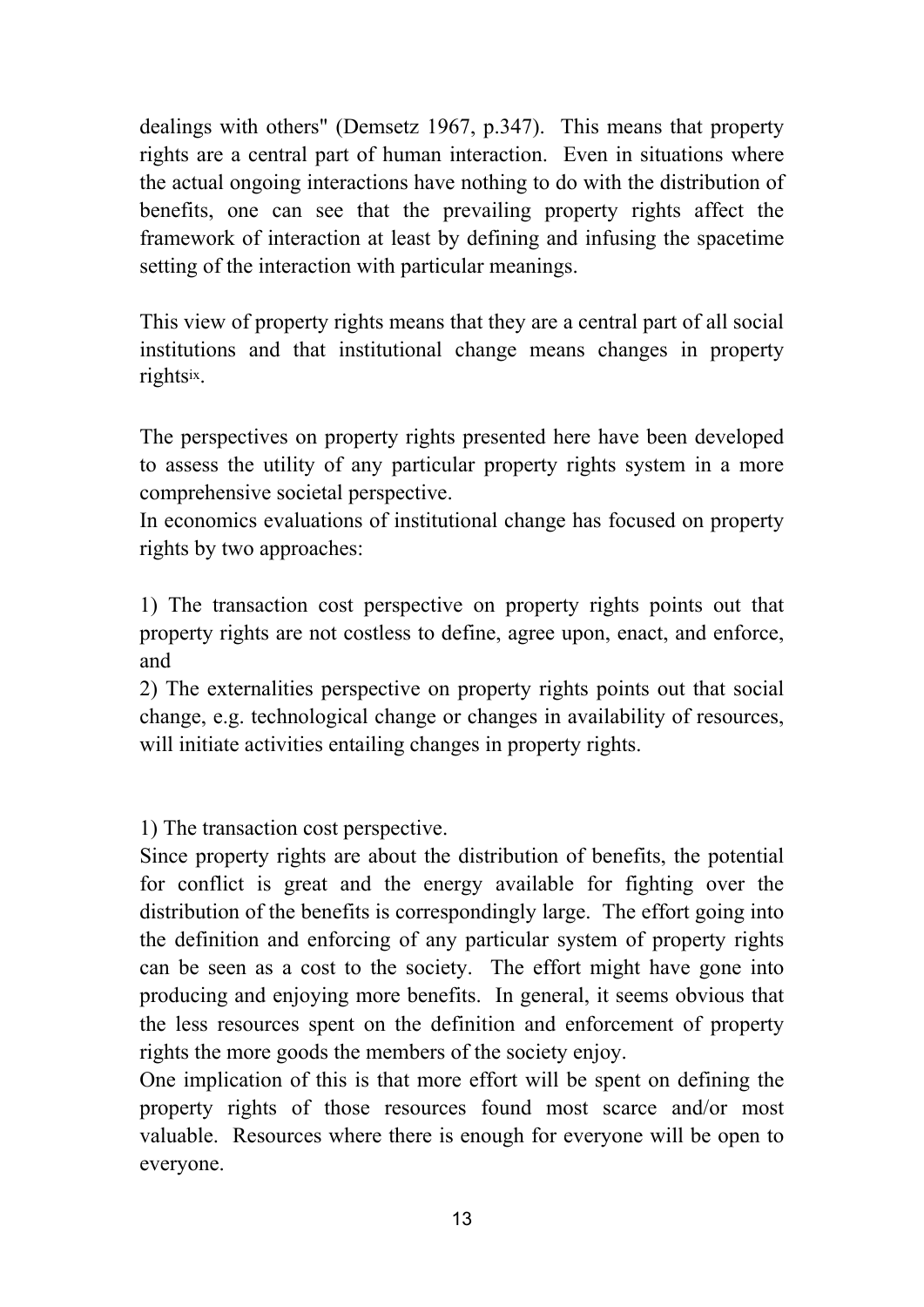One should, however, temper this transaction cost perspective on the distributional struggle by noting that any institutionalized activity generates some benefits even the losers of fights over distributions generate some benefits for themselves. In some cultures fights or feuds over resources can approach a way of life.

2) The externalities perspective.

Social change implies among other things new behaviour. New ways of doing old tasks as well as new tasks emerge with new knowledge and changing needs and tastes. New behaviour also means changes in the nature and distribution of the unintended consequences flowing form the activities. These unintended consequences represent costs and benefits to actors not part (either directly or tacitly) of the activities. If the costs or benefits become large enough, questions of property rights to them arise. Demsetz maintains that "the emergence of new property rights takes place in response to desires of the interacting persons for adjustment to new benefit-cost possibilities." (Demsetz 1967, p. 350).

The changes in property rights are supposed to be in the direction of internalization of the external (dis)economies. Demsetz suppose that this happens "when the gains of internalization become larger than the cost of internalization" ( Demsetz 1980, p.350).

This may well be true as a general tendency. But in any specific circumstance it may not be equally true for both the external benefits and the external costs. This follows from two additional points one have to include in the perspective: 3) The distributional justice perspective on property rights which asserts that the members of a society have preferences concerning the shape of the distribution of goods and bads as well as for the goods and bads themselves, and 4) The social power perspective on property rights which reminds us that in so far we are looking for outcomes, interests in redefining property rights are always weighted by the power of the antagonists.

These two perspectives on property rights have not been systematically included by economists so farx. To bring this into the debate we have to go to philosophy, sociology and political science.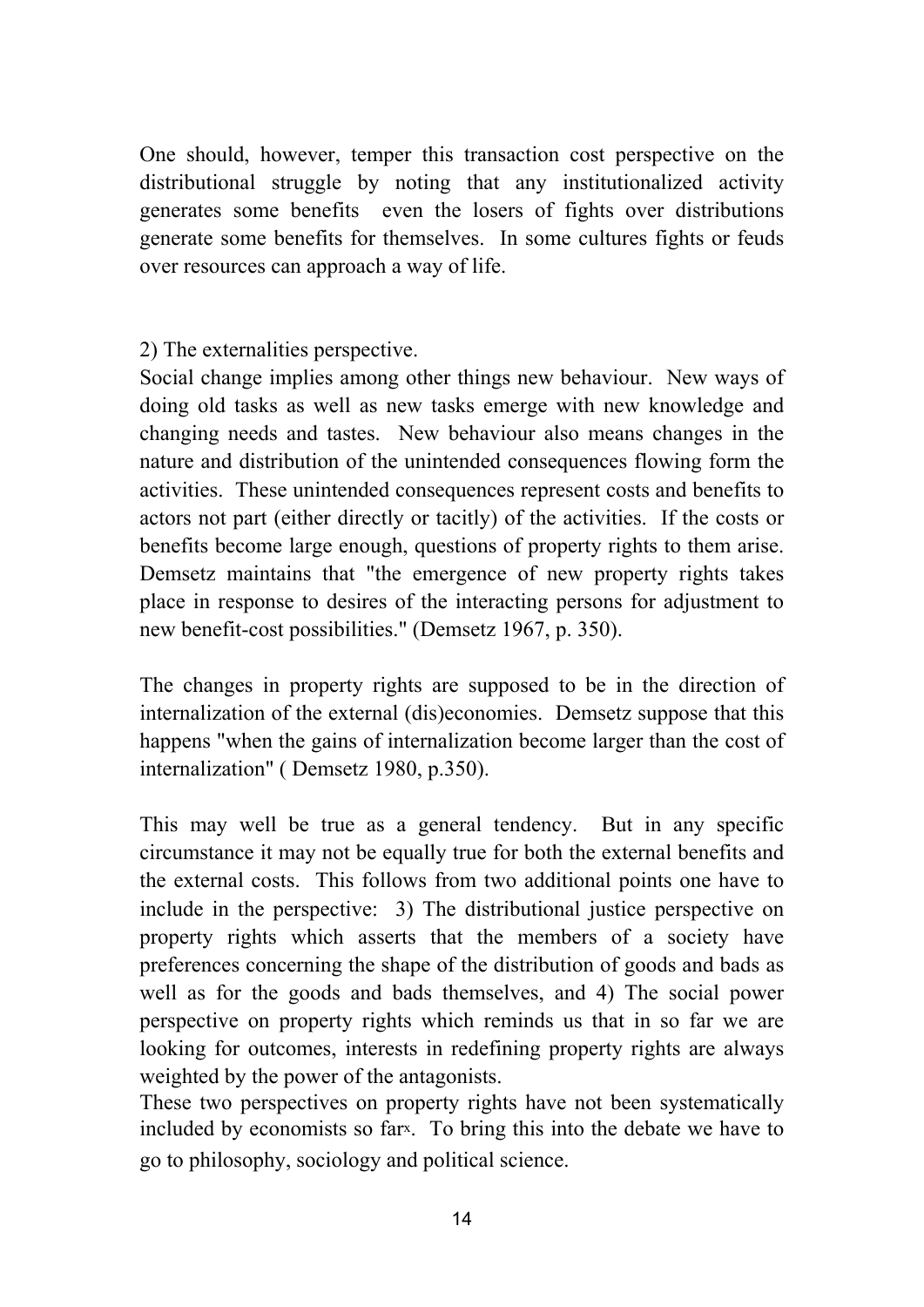3) The distributional justice perspective.

The distributional justice perspective on property rights reminds us that value judgements are intrinsically a part of the process of changing institutions. People do care about the distributions of goods and bads and they elaborate justifications for the way things are or for the way things ought to become. The cultural process of legitimizing a particular system of property rights will affect the "transaction costs", the costs of agreeing upon and enforcing the property rights (e.g. the enactment of laws, the police and the court system). In so far as cultural norms and values underpin a property rights system the cost of enforcing laws will be less than in a system with a high level of disputes about the property rights.

In the cultural process elaborating justifications for the distribution of property rights concerns about fairness and desert is as prominent as concerns about utility and effectiveness.

4) The social power perspective.

In any particular circumstance where costs and benefits and their distribution are considered, it matters who bears the costs and who reaps the benefits. The social power of the different interested groups affects the way property rights will be redefined if they change at all. Five types of power (Berge 1989) will be relevant to consider: I. Power based on the control of resources: 1) Physical power, 2) Economic power, 3) Ideological power, and 4) Knowledge power, and II. Power based on the control of processes: 5) State powerxi.

In our societies these various kinds of power are organized and brought into two arenas: the markets, where streams of benefits are exchanged, and the political field where control of the state and some of the rules governing the market exchanges are determined.

### **Property rights and sustainable development**

If we apply the perspectives on property rights as outlined above to the problems of sustainable resource development, the transaction costs and externality considerations may lead to some kind of regulated private property rights system as the solution. Taking further into account the distributional justice perspective, one sees that this will hardly work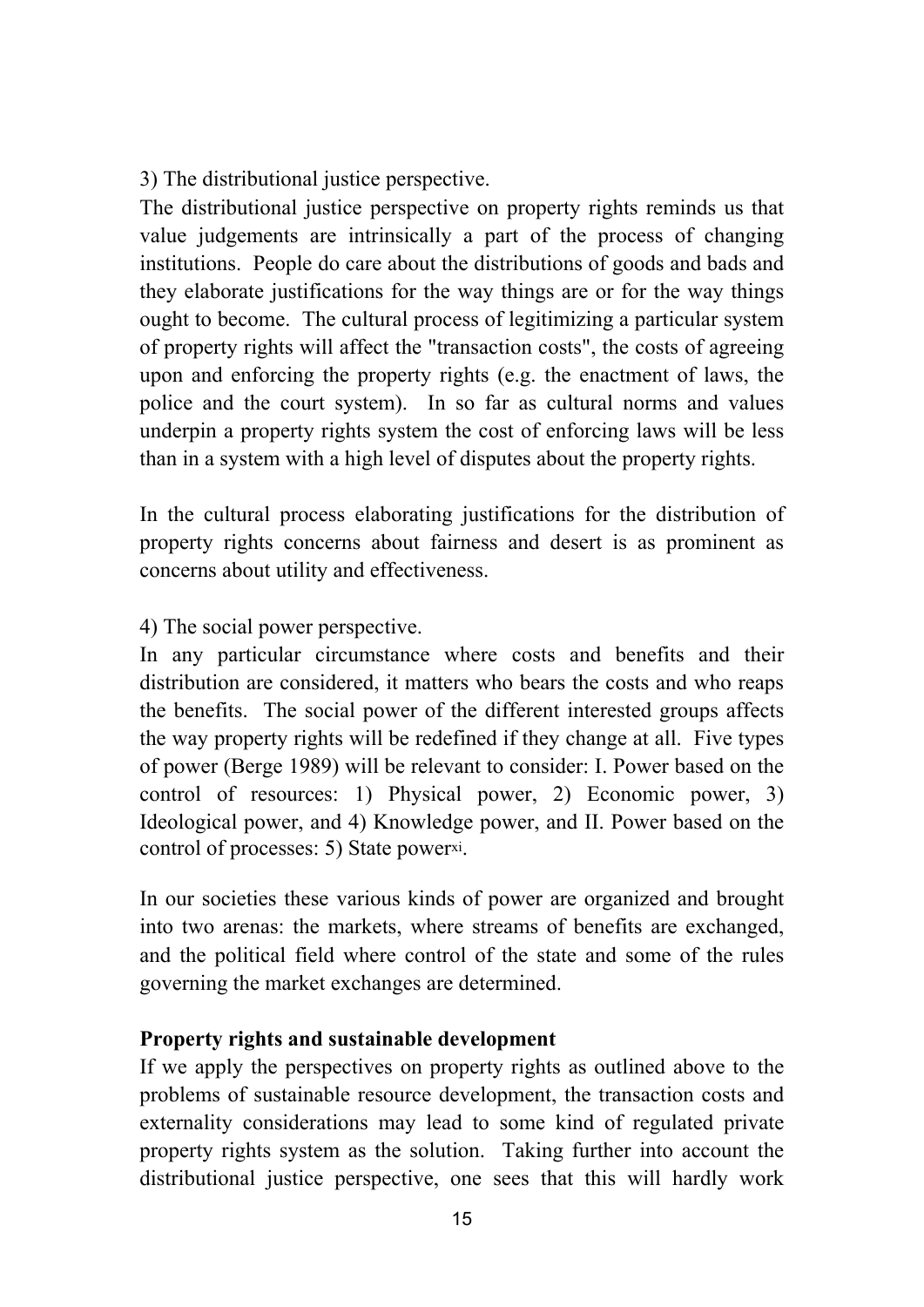unless all relevant actors of the society have an initial endowment of property giving them a minimum capability of long term planning of their lives.

In real life the distribution of power and de facto property rights are often very skewed. In particular there are in many societies a substantial and often growing population without property except their own labour power.

If a property rights system is designed presupposing that all actors have an initial minimum endowment of resources, the introduction of this system in a population without this initial endowment will not do much to improve the prospects.

Even if one were able to disregard the humanitarian considerations and wanted to write off the "surplus population", it would be likely that the policing costs, the costs of protecting the rights of the owners against the non-owners would be prohibitively high.

Without the will to distribute the initial endowment of property rights, the introduction of a property rights system designed to circumvent the irrationalities inherent in current utilization processes will do no good.

If a society is able to endow each citizen with a minimum initial bundle of resources, then the state should, at a minimum, make an effort to secure the fairness and validity of the transactions which the citizens enter into, rather than worry about any particular outcome of the actions. This is in any case important both to its authority and to the legitimation of the system, but it may also be a part of the motivation for a sustainable development.

Unsustainable utilization of a resource should be penalized with a minimum of costs. Overexploitation will carry its own penalty, pollution as well. But, in addition, pollution usually affects neighbours. Giving the neighbours legal remedies not only to stop polluting activities, but to appropriate the possible gain the polluter has had from the activity might prove effective.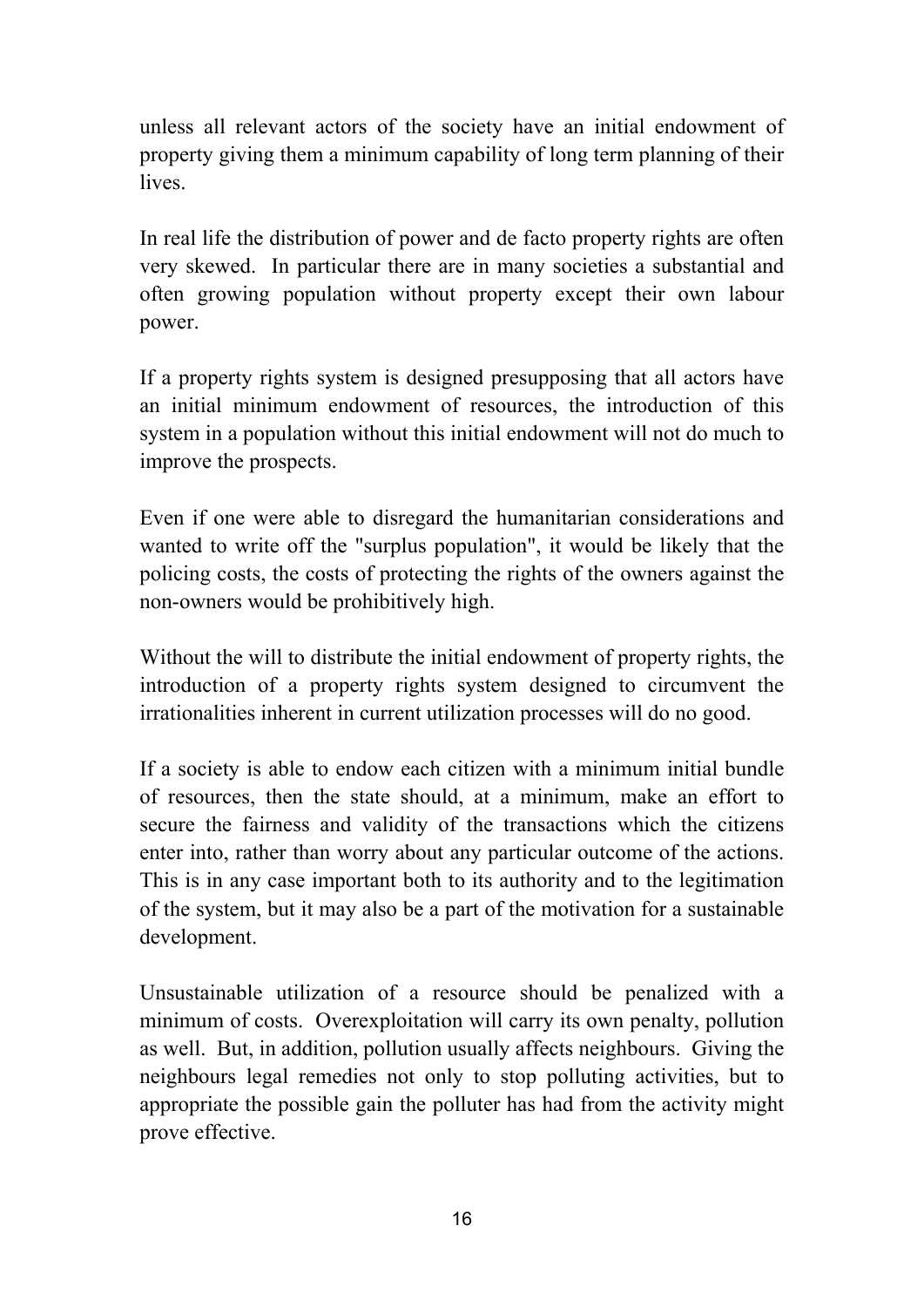To encourage the long term view which the sustainable use of a resource requires, the state also should make an effort to guaranty the long term validity of a property relation. If loss of property is an everyday and frequent experience, no rational actor will take a long term view on investment and use of resources.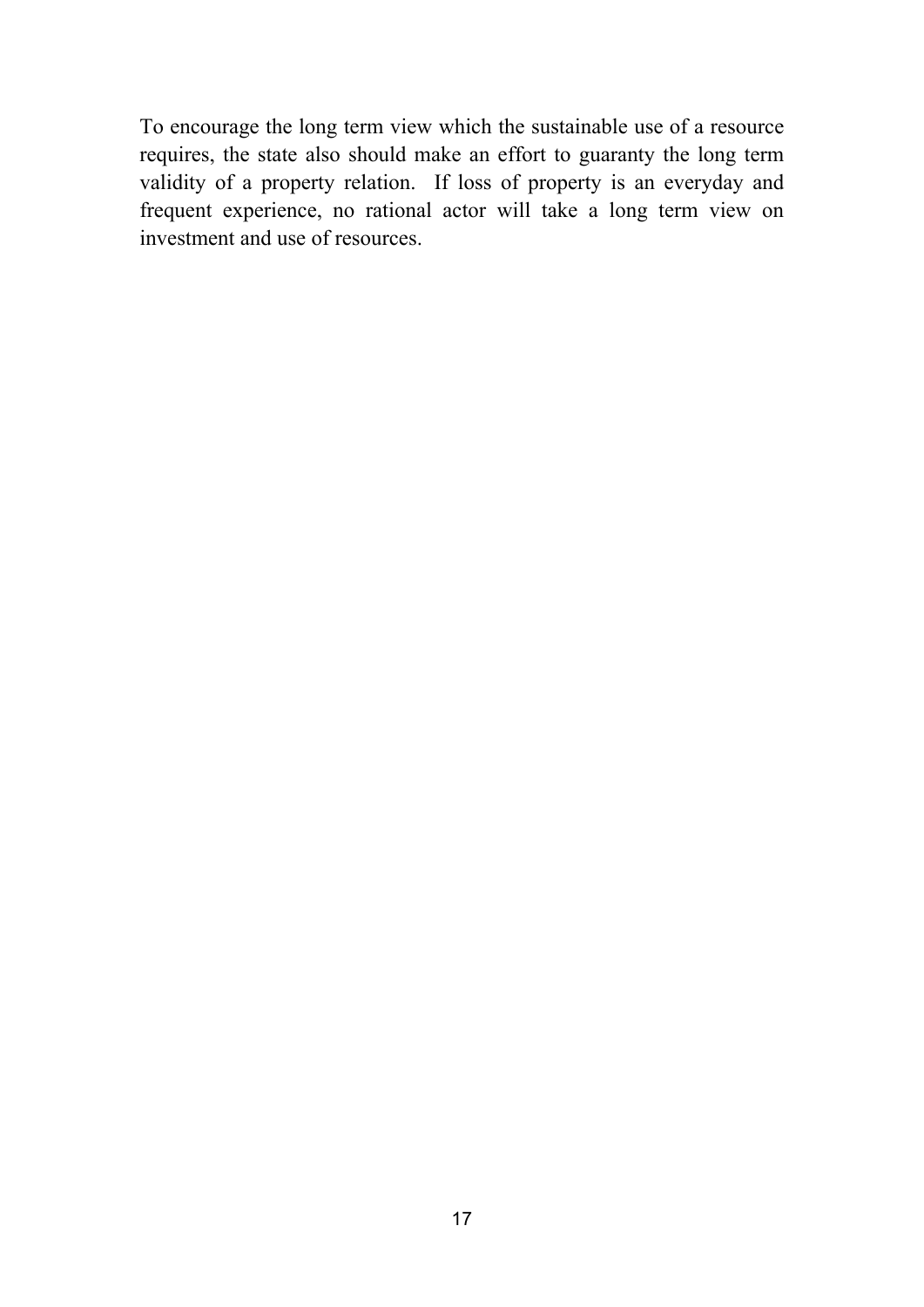#### Notes:

1

<sup>i</sup> A renewable resource may be renewable either because of growth (regeneration of plant and animal populations) or because of self-cleaning processes (dissipation of waste, both toxic and nontoxic).

ii The executive director of the United Nations Centre for Human Settlements said at the international meeting on "Cities, the mainspring of development in developing countries.": "Clearly changes in policy direction are called for, and some of them may involve radical departures from existing practice. Such a change in direction must have as its point of departure that the solution does not lie in the direction of greater public spending or more direct government involvement. Rather government should concentrate on supportive and facilitating actions." (Ramachandran 1989).

iii In concepts introduced earlier one might compare state property to impure private goods or positional goods.

 $\dot{v}$  Again one may compare this to the concept of an impure public good or a club good.

<sup>v</sup> The distinction between no ownership and common ownership is important. The logic of the utilization of a "common property resource" (Gordon 1954) applies in reality to the resource with no ownership, the open access resource. For a true common property resource the logic will applie only under particularly specified circumstances. Needless to say, the open access resource is a vanishing specie.

<sup>vi</sup> Of course, these also occur for common ownership and no ownership, but since the areas involved here usually are more extensive, the unintended consequences often are internal to the group of owners. They belong among the costs of exploiting the resource. If the problem of balancing the resource utilization against the rate of renewal is solve, there also will be forum for discussion of the unintended consequences of the utilization.

<sup>vii</sup> The problem of state ownership is not particularly different from private ownership in a society where private ownership is the mode, and very similar to the problems of common ownership in a society where that is the mode. What may cause problems is for the state to apply the same kind of regulations and controls to itself as owner as to private owners.

 $\frac{\partial u}{\partial t}$  is should be added that Bromley himself adds significantly to this tradition.

ix Eisenstadt (1968) defines social institutions as "regulative principles which organize most of the activities of individuals in a society into definitive organizational patterns from the point of view of some of the perennial, basic problems of any society or ordered social life" (p.410). Bromley, thinking of economic institutions, finds that they may be defined as the sum of "consensual arrangements or agreed upon patterns of behavior that comprise conventions", and the "rules and entitlements that define with both clarity and obvious sanction individual and group choice sets." (Bromley 1989, pp. 77-78).

According to Lewis (1986, p.58): "A regularity R in the behaviour of a population P when they are agents in a recurrent situation S is a convention if and only if it is true that, and it is common knowledge in P that, in any instance of S among members of P: (1) everyone conforms to R; (2) everyone expects everyone else to conform to R; (3) everyone prefers to conform to R on condition that others do, since S is a coordination problem and uniform conformity to R is a coordination equilibrium in S."

 $^x$  But Bromley (1989) begins to assess their significance when he notes that new costs and/or benefits as the cause of changes in property rights "tells little if anything about the progression of property arrangements, nor does it address the obvious question of the suitability of the property institutions prior to change" (p. 217), and "In summary, property arrangements change in response to both market and extra market pressures. The market pressures come by way of price changes, supply difficulties, and the expression of new tastes and preferences on the part of consumers. The extra-market pressures come by way of demands brought in the political arena in response to new tastes and preferences, new relative prices, and supply problems. The mix between market and extra-market will depend on costs and potential gains available from each route."(p. 219). Also the work of Sen (1984) on the entitlement approach to development is notable here. "Entitlements refer to the bundle of commodities over any of which a person can establish command, by using the rules of acquirement that govern his circumstances" (p. 30). Obviously, entitlements are the individual side of a particular property rights system.

xi State power as different from control of resources and emanating from processes, can be defined in relation to the development and enforcement of rules governing social process so that 1) economies of scale are maximized, 2) diseconomies of scale are minimized, and 3) the unintended consequences flowing from processes and interactions of various processes give rise to benefits rather than costs (Berge 1989, pp. 39-45).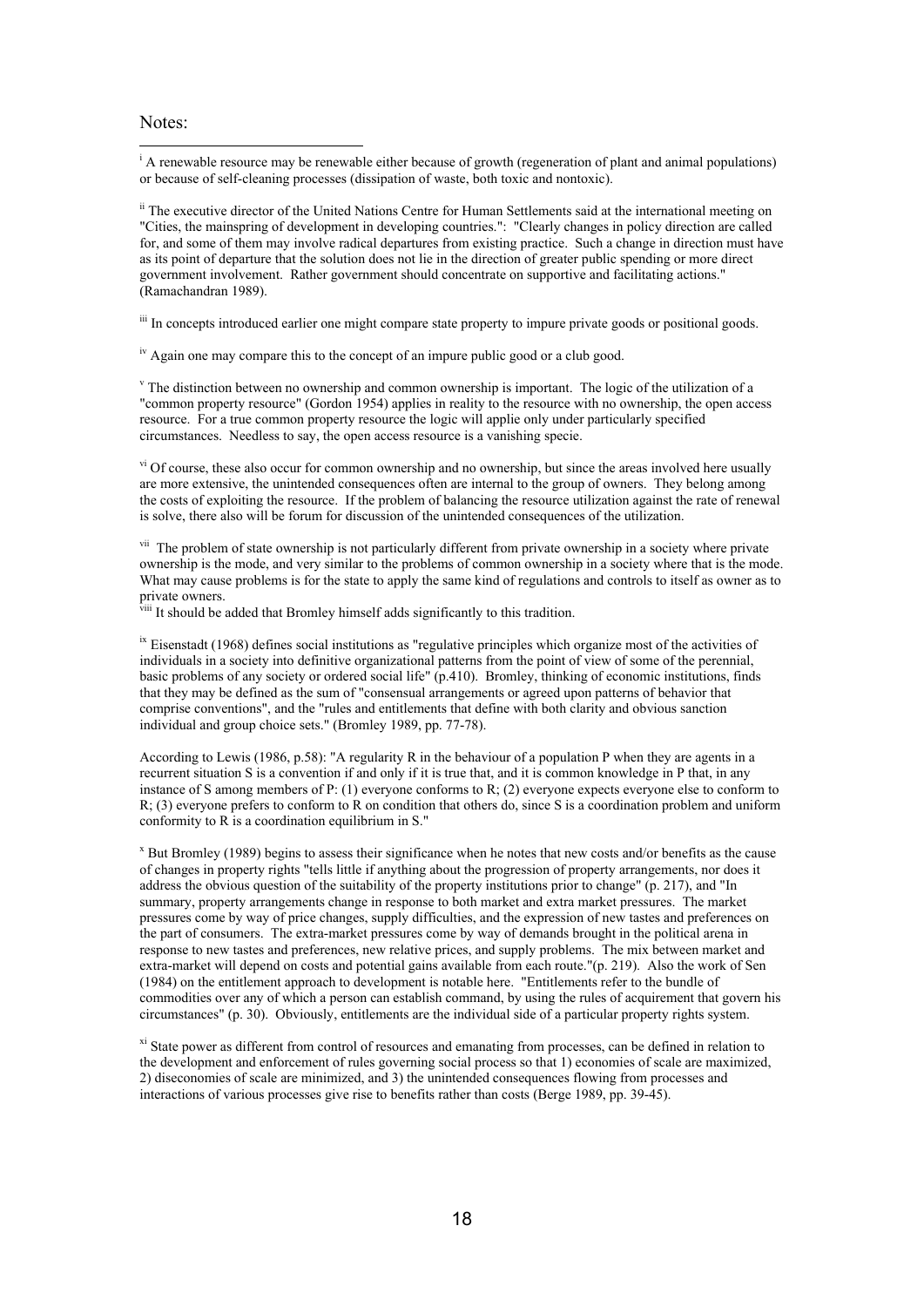#### **References:**

1

- Baumol, William J. and Wallace E. Oates 1988 *'The Theory of Environmental Policy'*, Second edition, Cambridge, Cambridge University Press,
- Berge, Erling 1989 'Ei innleiing til studiet av eigedomsinstitusjonen som styringsinstrument, (An introduction to the study of property as an instrument of government.), pp. 271 in Steinsholt, Kjetil(red.) *'Perspektiver på eiendom.'* (Perspectives on property.) Ås, Landbruksbokhandelen,
- Blaikie, Piers and Harold Brookfield (eds.) 1987 *'Land Degradation and Society'*, London, Methuen,
- Bromley, Daniel W. 1989 *'Economic Interests & Institutions'*, Oxford, Basil Blackwell,
- Coase, Ronald H. 1937 'The Nature of the Firm', *Economica* (new series), Vol. 9, pp.386-405,
- Coase, Ronald H. 1960 'The Problem of Social Cost', *Journal of Law and Economics,* Vol. 3, pp. 144,
- Demsetz, Harol 1967 'Toward a Theory of Property Rights', *American Economic Review*, Vol. 57, pp. 347-359,
- Eisenstadt, Shmuel N. 1968 'Social Institutions', Vol. 14, pp. 409-429 in David L Sills(ed.) *'International Encyclopedia of the Social Sciences'* New York, The Macmillan Company & The Free Press,
- Godelier, Maurice 1984 'The Mental and the Material', London, Verso,
- Gordon, H. Scott 1954 'The Economic Theory of a Common Property Resource: the Fishery.', *Journal of Political Economy*, Vol. 62, 124-142,
- Hardin, Garret 1968 'The Tragedy of the Commons', *Science*, Vol. 162, pp. 1243-1248,
- Hohfeld, W.N. 1913 'Some fundamental legal conceptions as applied in judicial reasoning',